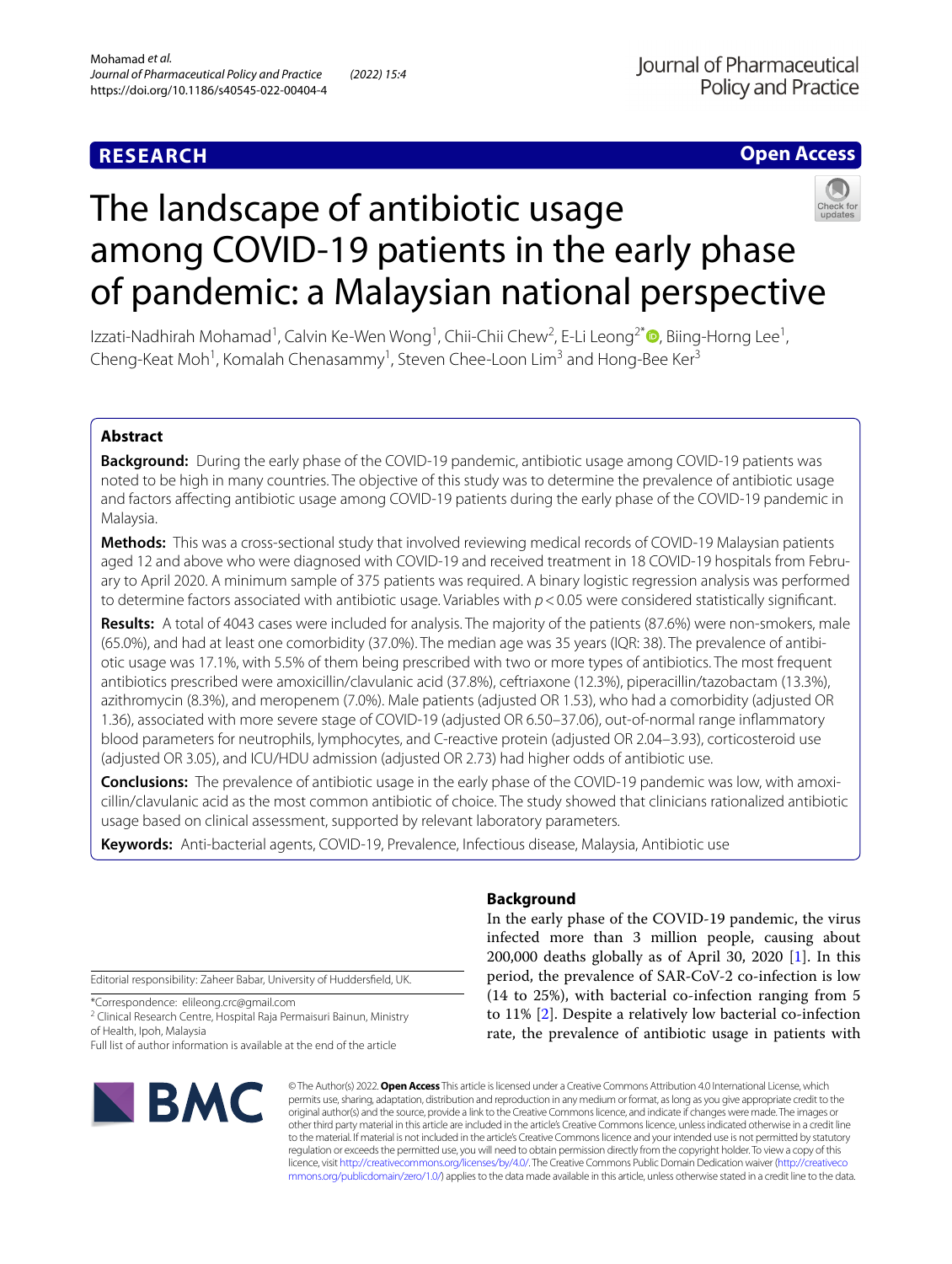COVID-19 infection was nevertheless considerably high. A research rapidly reviews studies researching on antibiotic usage in the early phase of pandemic revealed that 82.3% of 10, 329 COVID-19 patients (82.3%) received antibiotics therapy without regard to the severity of COVID-19 infection [\[3](#page-9-2)]. A meta-analysis shows that approximately 75% of patients with COVID-19 admitted to hospitals were given an antibiotic; yet, only 8% of the patients were confrmed with bacterial co-infection [\[4](#page-9-3)]. A similar pattern is seen among critically ill patients in which the rate of superinfection in COVID-19 patients was 13.5%, but 75.4 to 94% of them were treated with

antibiotics [\[3,](#page-9-2) [5](#page-9-4)]. In the early outbreak of COVID-19, the nature of the disease was not clearly understood and lacked guidelines in managing COVID-19 patients with bacterial coinfection. Most of the physicians (83%) from 23 countries reported adapting local community-acquired pneumonia for antibiotic use in patients with COVID-19 with bacterial co-infection  $[6]$  $[6]$ . The antibiotic usage was shown to be biphasic in a study from the West, with amoxicillin/ clavulanate being the most commonly prescribed antibiotic during the frst wave of the pandemic for empirical coverage of all COVID-19 pneumonia cases, while other broad-spectrum antibiotics being the most commonly prescribed antibiotic during the second wave in April 2020, with a slight decrease in amoxicillin/clavulanate usage when more patients were admitted to intensive care units  $(ICU)$  [[7\]](#page-9-6). This coincides with a study that showed that there was a peak of new ICU admissions in April 2020 [\[8](#page-9-7)]. When patients progress into severe disease and require critical care, broad-spectrum antibiotics are used empirically or prophylactically to prevent secondary bacterial infection  $[9]$  $[9]$ . The top usage of antibiotics in COVID-19 patients suspected of bacterial co-infection is azithromycin, ceftriaxone, cefepime, moxifoxacin, meropenem, and piperacillin/tazobactam [[3,](#page-9-2) [10](#page-9-9)]. Consistently, physicians reported that β-lactams plus β-lactamase inhibitors or macrolides or fuoroquinolones alone (52.4%) were most frequently prescribed to COVID-19 patients at the beginning of the pandemic outbreak. In patients who were critically ill, piperacillin/ tazobactam was the most commonly prescribed antibiotic [[11](#page-9-10)].

Independent factors that afect the decision of a physician in prescribing an antibiotic include advanced age, presence of comorbidity, February–March 2020 admissions, symptoms of dry cough, fever, dyspnoea, fu-like, and elevated C-reactive protein (CRP) biomarkers [\[4](#page-9-3), [12\]](#page-9-11), procalcitonin [[11\]](#page-9-10), long hospital length of stay with a median of 12 days, admission to the ICU, and the necessity for mechanical ventilation [\[13](#page-9-12)]. Given variations in the management of COVID-19 in diferent countries,

where some countries admit all COVID-19 patients while others only admit patients with severe symptoms, the factors afecting the use of antibiotic agents could be varied and infuenced by the health policy that is unique to each country.

The distribution of antibiotic usage according to different region in the world, despite varying, it is considerably substantial. East and Southeast Asia (excluding China) reporting the highest (87.5%) and Europe the lowest (63.1%) [\[4](#page-9-3)]. Malaysia being one of the Southeast Asian countries, we are uncertain if the usage of antibiotics is as high as those reported in other countries in the same region. Additionally, reporting this data on a national scale would allow researchers and clinicians to gain insight into the extent of antibiotic usage in comparison to other countries, usage before the pandemic and the latter phase of the pandemic. This would also assist clinicians to estimate if multidrug-resistant bacteria is likely to occur in the future if there is any overuse of antibiotic agents  $[14]$  $[14]$ . This study aimed to determine the prevalence of antibiotic usage, the types of antibiotic agents, and the associated risk factors of COVID-19 patients who received antibiotics from a national perspective during the early phase of the COVID-19 pandemic.

# **Methods**

# **Study design**

This retrospective study involved reviewing medical records of COVID-19 positive patients. All Malaysian patients aged 12 years and above, who were RT-PCR confrmed COVID-19 and received treatment in 18 government-funded COVID-19 hospitals from 1st of February to 30th of April in 2020 were sampled. Medical officers who treated these patients were in-charge in entering the patients' medical records real time into a national database (REDCap© system) developed and managed by the Infectious Diseases Unit and Clinical Research Centre of Hospital Sungai Buloh.

Approval was granted for researchers to access data relevant to antibiotic use. The administrator of the database helped to extract anonymous patients' details including social demography (age, gender, smoking status, comorbidity), symptoms when presenting to the healthcare facilities, duration of hospitalization, types of ward admitted (normal ward, ICU or high dependency unit [HDU]), clinical severity stage [[15\]](#page-9-14), antibiotic regime, corticosteroid usage, full blood count (FBC) and renal function tests on admission, CRP, requirement of oxygen, and patient outcome (alive at the point of discharge or transfer to secondary healthcare facilities for continued observation or death). While there was lack of clear guidance for handling microbiological specimens early in the pandemic, cultures and sensitivity test was not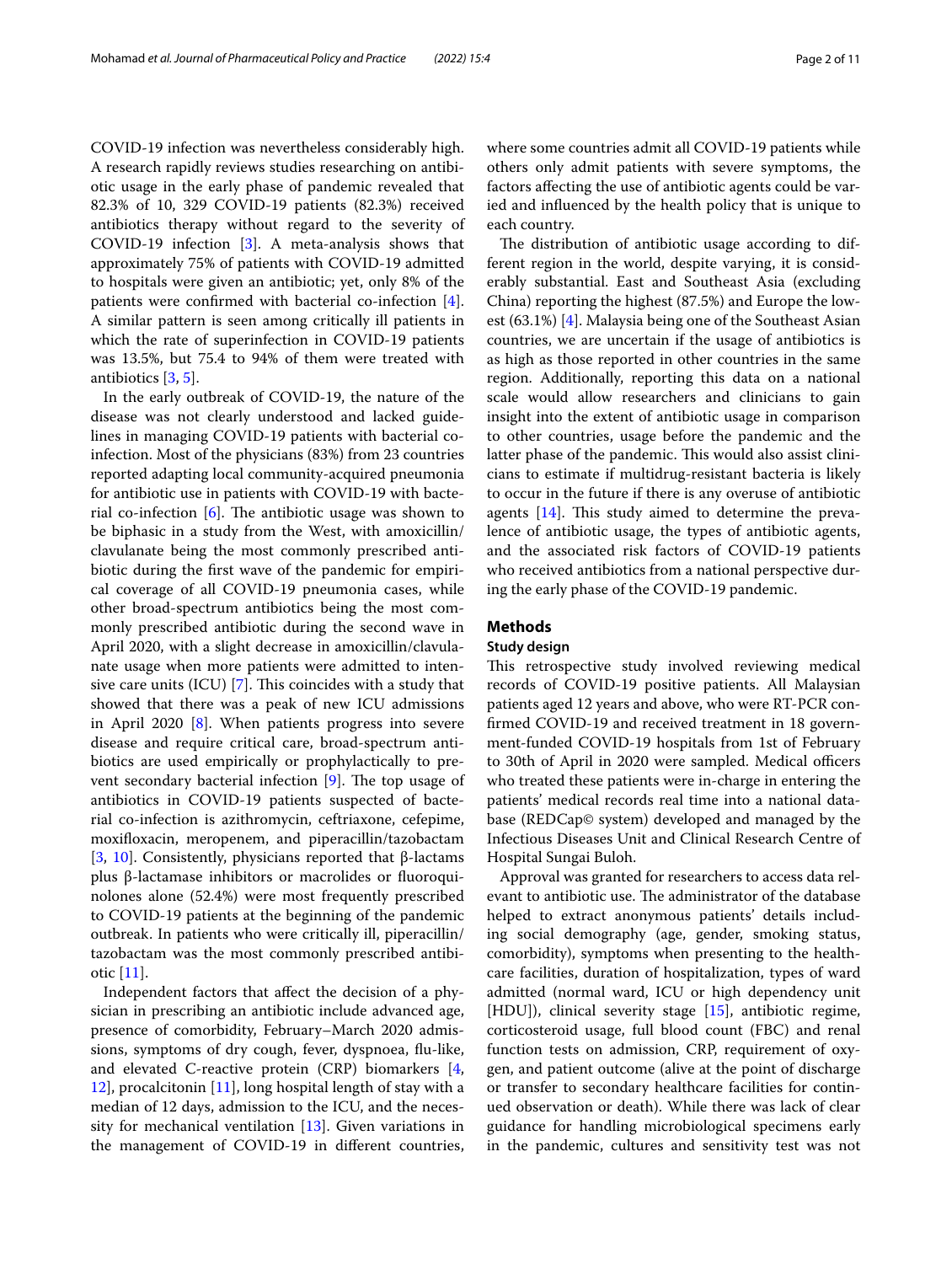conducted on COVID-19 patient suspected with bacterial co-infection  $[16]$  $[16]$  $[16]$ . Hence, the microbiology data were not available. Of note, stages 1 to 3 for clinical severity for COVID-19 classifcation use in Malaysia [[15\]](#page-9-14) correspond to non-severe, while stages 4 and 5, respectively, correspond to severe and critical categories defned by the World Health Organization for COVID-19 severity [[14\]](#page-9-13) (Table [1](#page-2-0)).

# **Sample size and sampling method**

The prevalence of antibiotic usage among patients diagnosed with COVID-19 during early phase of pandemic reported by other countries ranged from 58 to 71% [\[11](#page-9-10)]. By using sample size calculation for prevalence study [[17\]](#page-9-16), a minimum sample size of 375 was required to achieve precision of 5% and confdence level of 95% when 58% of the patients with COVID-19 were assumed to be prescribed with an antibiotic upon admission to the hospital. To gain an overview of antibiotic usage in the national perspectives, all medical records of the COVID-19 patients that fulflled the inclusion were sampled.

#### **Data analysis**

IBM SPSS® Statistics Version 20.0 was used to perform descriptive analysis on the data. The prevalence of antibiotic usage was calculated as the proportion of patients prescribed at least one antibiotic. Antibiotics were further classifed according to the antibiotic drug class. A binary logistic regression analysis was performed to determine factors associated with the prescribing of antibiotics during hospitalization. Univariate analysis was employed to determine the variables with a  $p$ -value < 0.05 that were needed for multivariate analysis. The variables included for multivariate analysis include age, gender, number of comorbidities, smoking status, clinical severity on admission, the most severe clinical classifcation during hospitalization, white blood cell count, platelets, neutrophils, lymphocytes, CRP, duration of hospitalization, use of anti-viral agents, use of anti-malarial agents, corticosteroid therapy and ICU/HDU admission. Stepwise backward logistic regression analysis was used to determine the fnal model that predicts the use of antibiotics when a COVID-19 patient is hospitalized. There was no detectable multicollinearity between the variables. Model ftness was tested using the Hosmer–Lemeshow goodness-of-ft test.

## **Results**

The medical records of 4043 COVID-19 patients were included for analysis after eliminating 840 cases consisting of foreigners and children under the age of 12. Their age ranged between 12 and 95 years, with the median age of 38 (IQR: 38.0). Most of them were male (65.0%), Malay (77.2%), had hypertension (20.4%), and were non-smokers (87.6%). One-ffth (20.6%) had one comorbidity, while approximately 16% had at least two comorbidities, and a patient with seven comorbidities was noted (Table [2\)](#page-3-0).

Most of them presented with symptoms of fever  $(38.7%)$  and cough  $(40.1%)$ . They were classified stage 1 (40.4%) and stage 2 (36.8%) upon admission to the hospitals. The majority of them remained in stage  $1$  (33.3%) and stage 2 (33.3%). The proportion of patients at stage 3 increased from 15.9 to 22.2% during the hospital stay. Notably, the number of patients at stage 5 was increased from 57  $(1.4%)$  on admission to 169  $(4.2%)$  during hospitalization. Most of the biomarkers were normal for FBC and renal function tests except haematocrit (68.3%) and serum creatinine (58.0%). About one-tenth of them had abnormal profle in platelet (11.4%) and neutrophil counts (11.6%). The median duration of hospitalization was 11 days (IQR: 9.00). Five percent (*n*=193) required intensive care, while  $2\%$   $(n=77)$  died (Table [3](#page-4-0)).

The number of patients prescribed antibiotic treatment increased from 524 (13.0%) on admission to 690 (17.1%)

| Clinical stage of COVID-19 severity in Malaysia [15] |                                                          | COVID-19 severity based on World Health Organization [14] |                                                                                                                                                                                |  |  |
|------------------------------------------------------|----------------------------------------------------------|-----------------------------------------------------------|--------------------------------------------------------------------------------------------------------------------------------------------------------------------------------|--|--|
| Stage 1                                              | Asymptomatic                                             | Non-severe                                                | Absence of sign of severe or critical disease                                                                                                                                  |  |  |
| Stage 2                                              | Symptomatic, no pneumonia                                |                                                           |                                                                                                                                                                                |  |  |
| Stage 3                                              | Symptomatic, pneumonia                                   |                                                           |                                                                                                                                                                                |  |  |
| Stage 4                                              | Symptomatic, pneumonia, requiring supplemental<br>oxygen | Severe                                                    | $\cdot$ SpO <sub>2</sub> < 90% on room air<br>• Respiratory rate > 30 breaths/min in adults<br>· Raised respiratory rate in children<br>· Signs of severe respiratory distress |  |  |
| Stage 5                                              | Critically ill with multi-organ involvement              | Critical                                                  | • Acute respiratory distress syndrome<br>• Sepsis<br>• Septic shock<br>• Require life- sustaining therapies                                                                    |  |  |

<span id="page-2-0"></span>**Table 1** The stages of COVID-19 severity in Malaysia corresponding to the classifcation of World Health Organization

*SpO2* oxygen saturation via pulse oximeter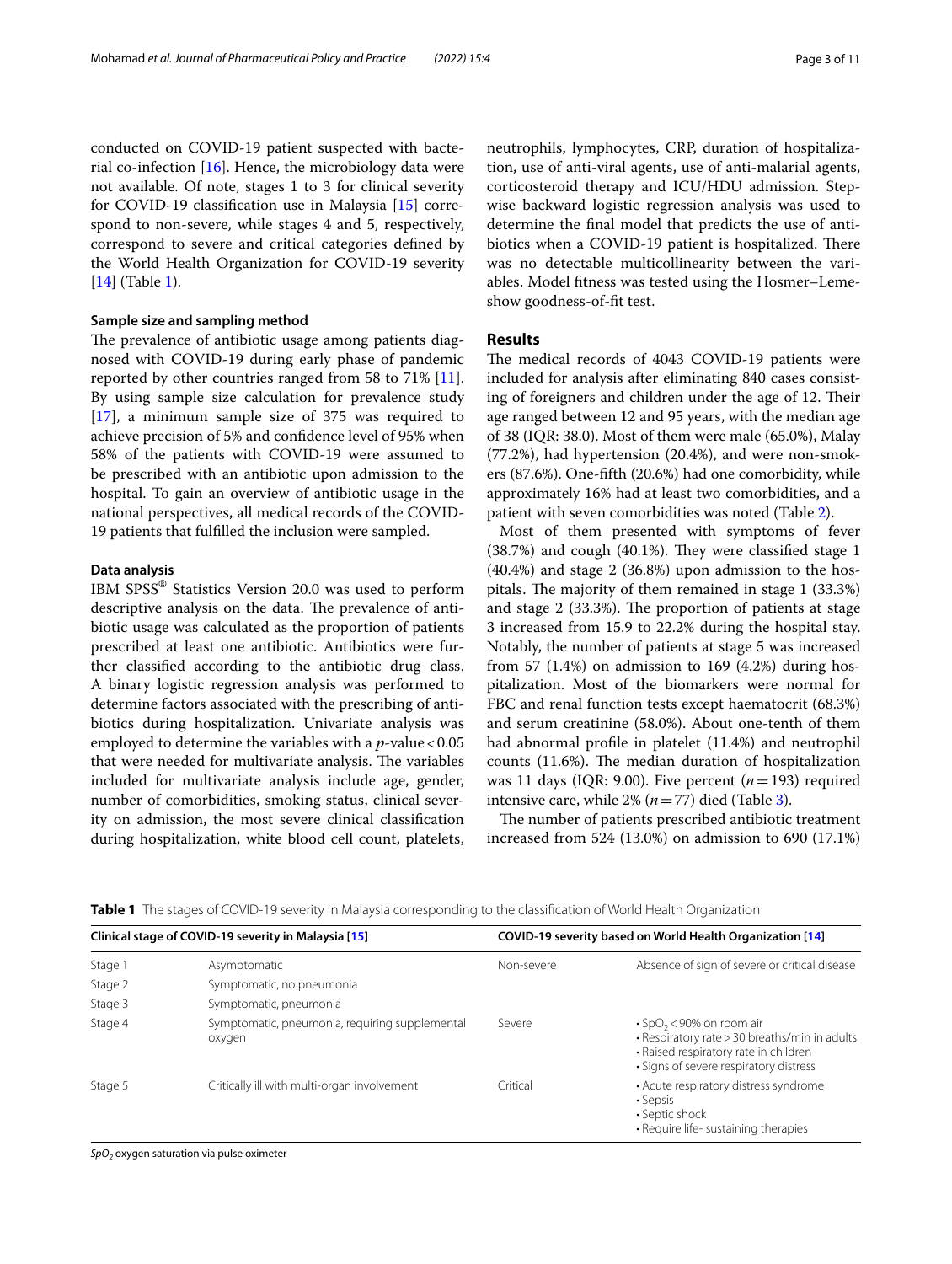| <b>Variables</b>        |                               | n (%)       | Antibiotic use | $p$ -value*          |
|-------------------------|-------------------------------|-------------|----------------|----------------------|
| Age                     | $\leq$ 65 years               | 3720 (92.0) | 572 (15.4)     | < 0.001              |
|                         | >65 years, median (IQR)       | 323 (8.0)   | 126 (38.9)     |                      |
| Gender                  | Male                          | 2628 (65.0) | 488 (18.6)     | < 0.001              |
|                         | Female                        | 1415 (35.0) | 21(14.8)       |                      |
| Ethnicity               | Malay                         | 3119 (77.2) | 498 (16.0)     | < 0.001 <sup>a</sup> |
|                         | Chinese                       | 333 (8.2)   | 67(20.1)       |                      |
|                         | Indian                        | 115(2.8)    | 18 (15.7)      |                      |
|                         | Orang Asli Semenanjung        | 4(0.1)      | 0(0.0)         |                      |
|                         | Bumiputera Sabah              | 191 (4.7)   | 64 (33.5)      |                      |
|                         | Bumiputera Sarawak            | 281 (7.0)   | 51(18.1)       |                      |
| Number of comorbidities | No comorbidity                | 2549        | 258 (10.1)     | $< 0.001^{\rm b}$    |
|                         | 1                             | 834 (20.6)  | 205 (24.6)     |                      |
|                         | $\overline{2}$                | 373 (9.2)   | 120 (32.2)     |                      |
|                         | 3                             | 194 (4.8)   | 74 (38.1)      |                      |
|                         | 4                             | 68 (1.7)    | 31(45.6)       |                      |
|                         | 5                             | 20(0.5)     | 7(35.0)        |                      |
|                         | 6                             | 4(0.1)      | 2(50.0)        |                      |
|                         | $\overline{7}$                | 1(0.02)     | 1(100.0)       |                      |
| Types of comorbidities  | Hypertension                  | 824 (20.4)  | 270 (32.8)     | < 0.001              |
|                         | Diabetes mellitus             | 517 (12.8)  | 204 (39.5)     | < 0.001              |
|                         | Dyslipidaemia                 | 215 (5.3)   | 49 (22.8)      | 0.028                |
|                         | Asthma                        | 176(4.4)    | 35 (19.9)      | 0.347                |
|                         | Chronic cardiac disease       | 172(4.3)    | 64 (37.2)      | < 0.001              |
|                         | Chronic kidney disease        | 92(2.3)     | 60 (65.2)      | < 0.001              |
|                         | Obesity                       | 73 (1.8)    | 19 (26.0)      | 0.046                |
|                         | Malignant neoplasm            | 40(1.0)     | 15 (37.5)      | 0.001                |
|                         | Rheumatologic disorder        | 33(0.8)     | 13 (39.4)      | 0.001                |
|                         | Chronic neurological disorder | 32(0.8)     | 12(37.5)       | 0.002                |
|                         | Chronic pulmonary disease     | 28(0.7)     | 19 (67.9)      | < 0.001              |
|                         | Liver disease                 | 10(0.3)     | 2(20.0)        | 0.822                |
|                         | Chronic hematologic disease   | 7(0.2)      | 0(0.0)         | $0.103*$             |
|                         | AIDS/HIV                      | 7(0.2)      | 0(0.0)         | 0.103                |
|                         | Dementia                      | 4(0.1)      | 1(25.0)        | $0.697$ <sup>#</sup> |
| Smoking                 | Smoker                        | 500 (12.4)  | 53 (16.9)      | 0.851                |
|                         | Non-smoker                    | 3543 (87.6) | 645 (17.3)     |                      |

<span id="page-3-0"></span>**Table 2** Demographic characteristic of COVID-19 patients, (*n*=4043)

*IQR* interquartile range; *AIDS* acquired immunodefciency syndrome; *HIV* human immunodefciency virus

<sup>a</sup> Chi-square analysis of Malay and non-Malay ethnicity

<sup>b</sup> Chi-square analysis of no comorbidity vs 1, 2 and more than 2 comorbidities

\* Chi-Square test

# Fisher's Exact test

patients during hospitalization. Of those who were prescribed antibiotics, most of them were given one antibiotic (67.7–82.1%) and about 13 to 16% of them received two antibiotic therapies. Notably, two patients were given nine antibiotics throughout hospital stay. Patients who were administered at least three types of antibiotics increased from 25 (4.8%) to 107 (15.5%) during the period of admission to hospitalization.

The increased usage of antibiotics from admission to hospitalization was seen in β-lactam plus β-lactamase inhibitor, third and fourth generation cephalosporin, macrolides, penicillin, carbapenems, vancomycin, polymyxins, fluoroquinolones, and co-trimoxazole. The most commonly prescribed antibiotics upon patient admission were amoxicillin plus clavulanic acid, ceftriaxone and azithromycin. Meanwhile, addition of piperacillin/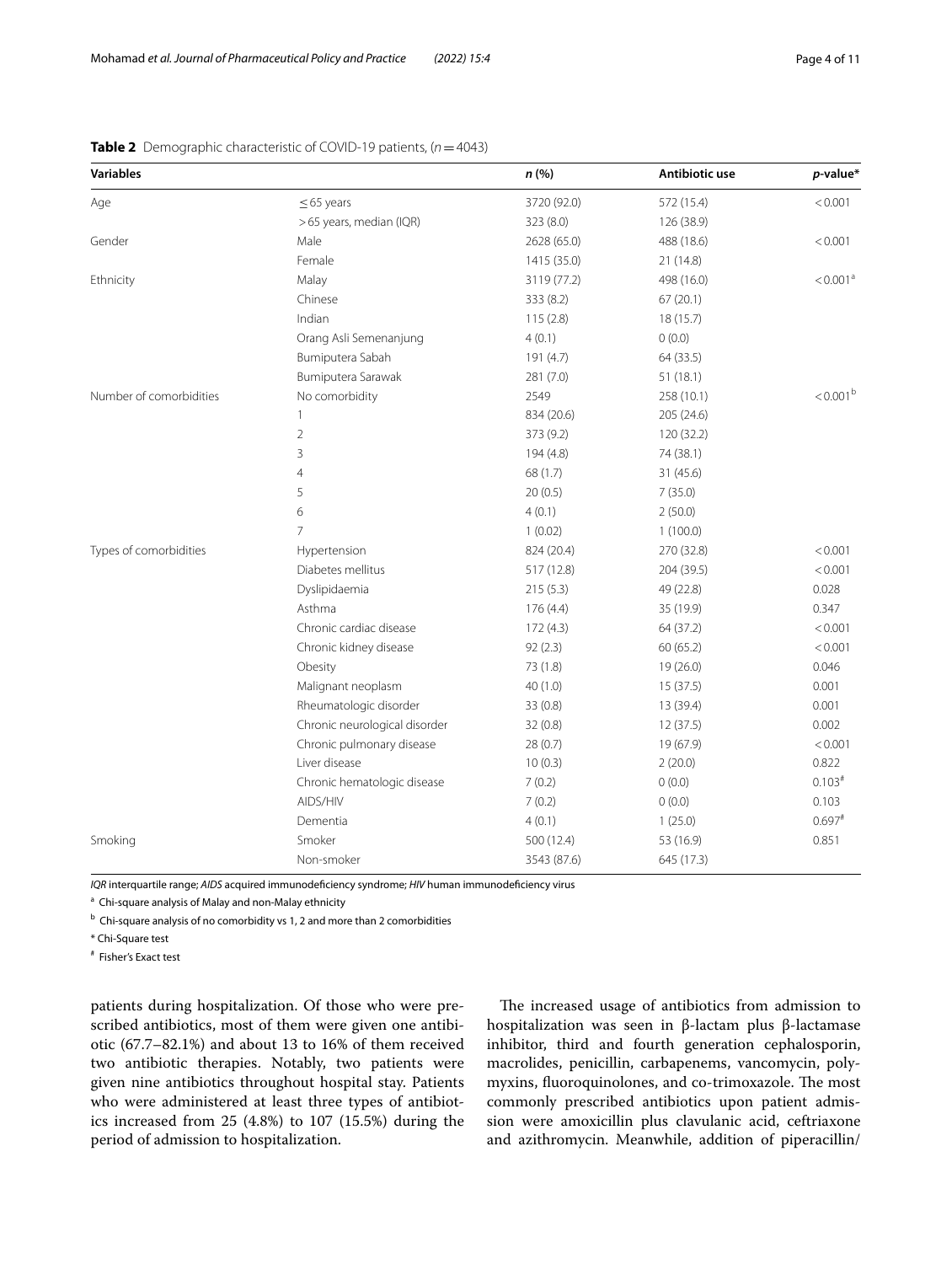# <span id="page-4-0"></span>**Table 3** Clinical characteristic of COVID-19 patients, (*n*=4043)

| <b>Variables</b>                                  |                                    | n (%)        | Antibiotic use <sup>^</sup> | $p$ -value*            |
|---------------------------------------------------|------------------------------------|--------------|-----------------------------|------------------------|
| Symptoms of presentation                          | Cough                              | 1620 (40.1)  | 457 (28.2)                  | < 0.001                |
|                                                   | Fever                              | 1565 (38.7)  | 433 (27.7)                  | < 0.001                |
|                                                   | Sore throat                        | 713 (17.6)   | 149 (20.9)                  | 0.005                  |
|                                                   | Rhinorrhoea                        | 550 (13.6)   | 104 (18.9)                  | 0.272                  |
|                                                   | Dyspnoea                           | 284 (7.0)    | 142 (50.0)                  | < 0.001                |
|                                                   | Diarrhoea                          | 279 (6.9)    | 100 (35.8)                  | < 0.001                |
|                                                   | Myalgia                            | 217(5.4)     | 52 (24.0)                   | 0.007                  |
|                                                   | Malaise                            | 183 (4.5)    | 72 (38.7)                   | < 0.001                |
|                                                   | Anosmia                            | 155 (3.8)    | 10(6.5)                     | < 0.001                |
|                                                   | Headache                           | 154(3.8)     | 26 (16.9)                   | 0.898                  |
|                                                   | Arthralgia                         | 114(2.8)     | 29 (25.4)                   | 0.019                  |
|                                                   | Nausea/vomiting                    | 100(2.5)     | 38 (38.0)                   | < 0.001                |
|                                                   | Ageusia                            | 38 (0.9)     | 3(7.9)                      | $0.125$ <sup>#</sup>   |
|                                                   | Abdominal pain                     | 36(0.9)      | 13(36.1)                    | 0.003                  |
|                                                   | Chest pain                         | 50(1.2)      | 21(42.0)                    | < 0.001                |
|                                                   | Skin rash                          | 9(0.2)       | 2(22.2)                     | $0.659*$               |
|                                                   | Conjunctivitis                     | 9(0.2)       | 0(0.0)                      | $0.374^{#}$            |
|                                                   | Wheezing                           | 6(0.1)       | 3(50.0)                     | $0.104$ #              |
|                                                   | Ear pain                           | 5(0.1)       | 0(0.0)                      | $0.168$ #              |
|                                                   | Haemorrhage                        | 3(0.1)       | 3(100.0)                    | $< 0.005$ #            |
| Clinical severity stage on admission <sup>#</sup> | Stage 1                            | 1634 (40.4)  | 64 (3.9)                    | < 0.001                |
|                                                   | Stage 2                            | 1487 (36.8)  | 244 (16.4)                  |                        |
|                                                   | Stage 3                            | 644 (15.9)   | 186 (28.9)                  |                        |
|                                                   | Stage 4                            | 221 (5.5)    | 145 (69.0)                  |                        |
|                                                   | Stage 5                            | 57(1.4)      | 51(17.1)                    |                        |
| Worst clinical stage <sup>#</sup>                 | Stage 1                            | 1345 (33.3)  | 16(1.2)                     | < 0.001                |
|                                                   | Stage 2                            | 1347 (33.3)  | 154 (11.4)                  |                        |
|                                                   | Stage 3                            | 896 (22.2)   | 200 (22.3)                  |                        |
|                                                   | Stage 4                            | 287 (7.1)    | 166(60.1)                   |                        |
|                                                   | Stage 5                            | 168 (4.2)    | 157 (93.5)                  |                        |
| Out of normal range FBC (on admission)            | White blood cells ( $n = 3661$ )   | 302(8.3)     | 111 (15.9)                  | < 0.001                |
|                                                   | Haemoglobin ( $n = 3661$ )         | 146 (4.0)    | 65(9.3)                     | < 0.001                |
|                                                   | Hematocrit ( $n = 3638$ )          | 2486 (68.3)  | 271 (39.3)                  | < 0.001                |
|                                                   | Platelets ( $n = 3661$ )           | 417 (11.4)   | 102 (14.6)                  | < 0.001                |
|                                                   | Neutrophil count ( $n = 3548$ )    | 413 (11.6)   | 152 (21.8)                  | < 0.001                |
|                                                   | Lymphocyte count ( $n = 3573$ )    | 141 (4.0)    | 55 (7.9)                    | < 0.001                |
| Out of normal range renal function test (on       | Serum creatinine ( $n = 3493$ )    | 2025 (58.0)  | 367 (52.6)                  | 0.005                  |
| admission)                                        | Blood urea nitrogen ( $n = 3505$ ) | 678 (19.3)   | 228 (32.7)                  | < 0.001                |
|                                                   | Sodium ( $n = 3507$ )              | 469 (13.4)   | 230 (33.0)                  | < 0.001                |
|                                                   | Potassium ( $n = 3500$ )           | 855 (24.4)   | 186 (26.6)                  | < 0.001                |
| Out of normal range CRP ( $n = 2522$ )            |                                    | 346 (13.7)   | 188 (26.9)                  | < 0.001                |
| Use of anti-fungal agents                         |                                    | 50(1.2)      | 40 (80.0)                   | < 0.001                |
| Use of anti-malarial agents                       |                                    | 1935 (47.9)  | 570 (29.5)                  | < 0.001                |
| Use of anti-viral agents                          |                                    | 1020 (33.6)  | 549 (53.8)                  | < 0.001                |
| Oxygen therapy                                    |                                    | 459 (11.4)   | 329 (71.7)                  | < 0.001                |
| Corticosteroid therapy                            |                                    | 124(3.1)     | 108 (87.1)                  | < 0.001                |
| Admission to ICU/HDU                              |                                    | 192 (4.8)    | 176 (91.7)                  | < 0.001                |
| Duration of hospitalization, median (IQR)         |                                    | 11.00 (9.00) |                             | $< 0.001^{\frac{5}{}}$ |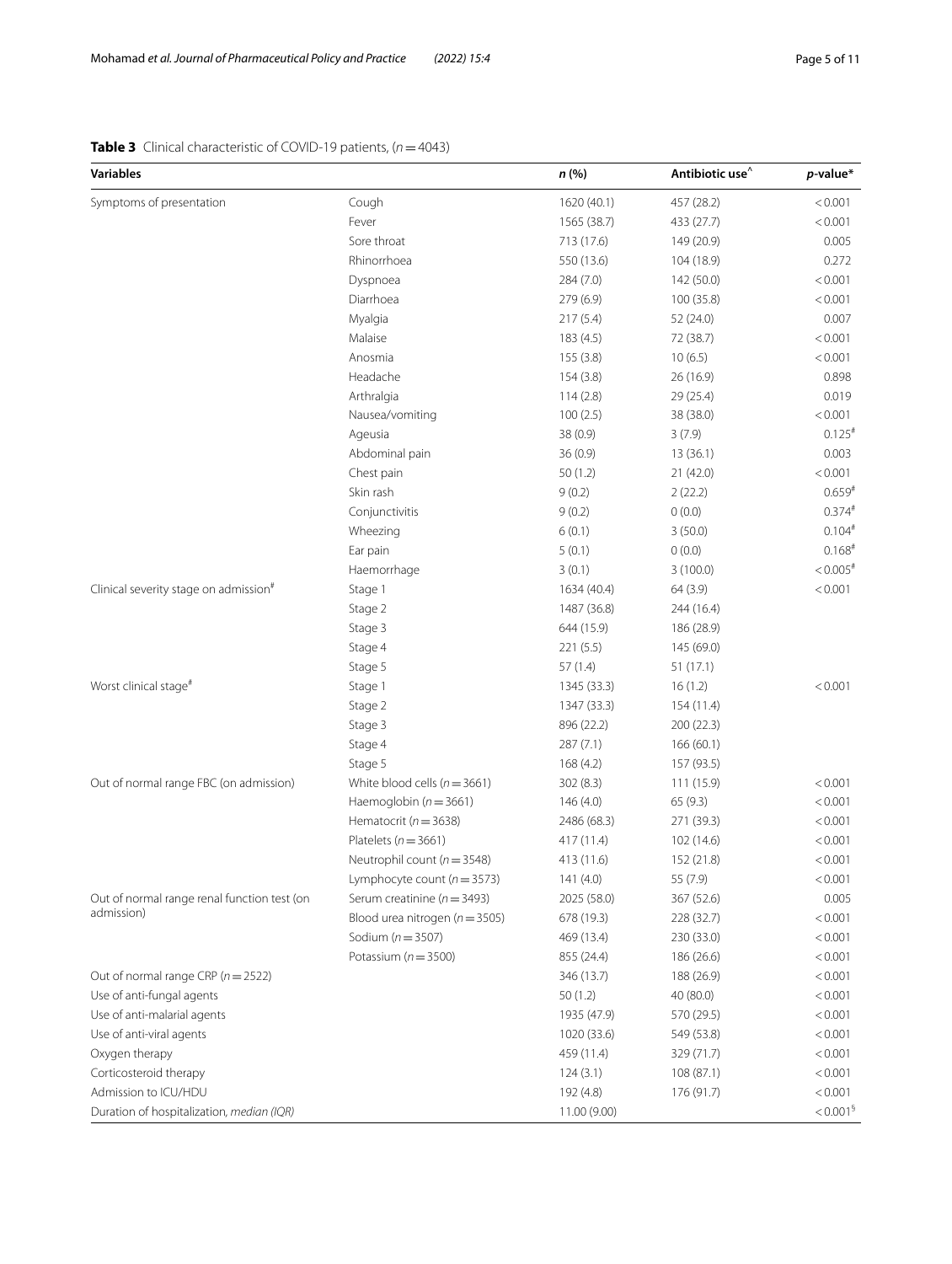# **Table 3** (continued)

| <b>Variables</b> |       | n (%)       | Antibiotic use <sup><math>\hat{}</math></sup> | <i>p</i> -value* |
|------------------|-------|-------------|-----------------------------------------------|------------------|
| Patient outcome  | Alive | 3966 (98.1) | 631 (15.9)                                    | < 0.001          |
|                  | Death | 77(1.9)     | 67(87.0)                                      |                  |

# 1: asymptomatic, 2: symptomatic, no pneumonia, 3: symptomatic, pneumonia, 4: symptomatic, pneumonia, requiring supplemental oxygen, 5: critically ill with multi-organ involvement

*IQR* interquartile range; *FBC* full blood counts; *CRP* C-reactive protein; *ICU* Intensive Care Unit; *HDU* High Dependency Unit

^ Antibiotic use during hospitalization

# Fisher's Exact test

\* Chi-Square test

§ Mann–Whitney *U* test

tazobactam, and meropenem were the most frequently given antibiotics during hospitalization (Table [4](#page-6-0)).

A higher odds of antibiotics usage was observed among patients who were male (adjusted OR [AOR] 1.53), had a comorbidity (AOR 1.36), with severity of disease classifcation of stage 2 to 5 (AOR 4.32 to 30.85), tested outof-normal range biomarkers for neutrophil (AOR 2.31), lymphocyte counts (AOR 2.04), and CRP (AOR 3.34), hospitalized more than 7 days (AOR 1.89 to 3.81), had corticosteroids therapy (AOR 3.05), prescribed with antiviral agents (AOR 6.38) and anti-malarial agents (AOR 1.63), and had admitted to HDU or ICU (AOR 2.73) (Table [5](#page-7-0)).

# **Discussion**

This study assessed the use of antibiotics in the early wave of the COVID-19 outbreak between February and April 2020 in Malaysia. At the beginning of the pandemic, all patients confrmed positive for COVID-19 infection were required to be admitted to government-funded facilities [[18\]](#page-9-17). Therefore, we were able to include all the medical records of Malaysian patients with COVID-19 in the early phase of the pandemic. It allowed us to conduct a thorough analysis of the prevalence of antibiotic use and the choice of antibiotic agent prescribed to the COVID-19 patients suspected of bacterial co-infection. The factors associated with antibiotic use were critical information that allowed clinicians to make decisions when prescribing antibiotics for the COVID-19 suspected bacterial co-infection, especially when microbiological testing was not permitted in certain conditions. The study fndings provide a full picture of antibiotic use during the early phase of pandemic and permit researchers to conduct further research on the changes in the antibiotic usage pattern at diferent phases of COVID-19.

Our study showed that the national antibiotic usage in this country was below 20% in the early outbreak of COVID-19. In the early phase of the pandemic, 67% of COVID-19 patients were treated with empirical antibiotics in the United States, [[10\]](#page-9-9). A higher percentage of antibiotic usage was seen in China and Indonesia (70.5 to 95.0%)  $[19-22]$  $[19-22]$  $[19-22]$ . The high prevalence of antibiotics usage in the pandemic was further confrmed by two meta-analyses [[23,](#page-10-1) [24](#page-10-2)], in which 71.9 to 74.0% of COVID-19 patients were given antibiotics, where only 1.0 to 19.7% were confrmed with bacterial co-infection [[10,](#page-9-9) [20](#page-9-19),  $21, 23-27$  $21, 23-27$  $21, 23-27$ ]. The prevalence of national antibiotic usage among COVID-19 patients in Malaysia was relatively lower compared to that of other countries. This can be attributed to the initial understanding among the Infectious Disease Team in Malaysia during the early phase of pandemic that COVID-19 is a viral infection and is in line with the recommendation of the World Health Organization where antibiotics should not be considered unless suspicious of bacterial co-infection in COVID-19 patients [[16](#page-9-15), [28\]](#page-10-4). Hence, the antibiotic treatment regime was not included in the Malaysian guidelines for clinical management of COVID-19 confrmed cases [\[16](#page-9-15)]. The antibiotic treatment guide was added to the guideline during the later stages of the pandemic, stating that where there is evidence of bacterial co-infections, antibiotics should be given without waiting for microbiological results [\[29](#page-10-5)].

The types of antibiotics used in this study were similar to those used in a study looking into antibiotic usage in a few Western countries [\[11](#page-9-10)], which preferred β-lactam/βlactamase inhibitors, cephalosporins, and macrolides. If a patient was in ICU or required oxygen therapy, piperacillin/tazobactam and meropenem were the choices. Despite the fact that information on antibiotic regimes was not included in the interim Malaysian guidelines for clinical management of COVID-19 [[16\]](#page-9-15), the choices of antibiotic usage for COVID-19 patients with suspected bacterial co-infection were as recommended in the Malaysian National Antibiotic Guideline 2019 for pneumonia [\[30](#page-10-6)]. In Spain, amoxicillin and amoxicillin/clavulanic acid were the favourites (72.0%) [\[31\]](#page-10-7), but they were prescribed at a higher rate in comparison with our study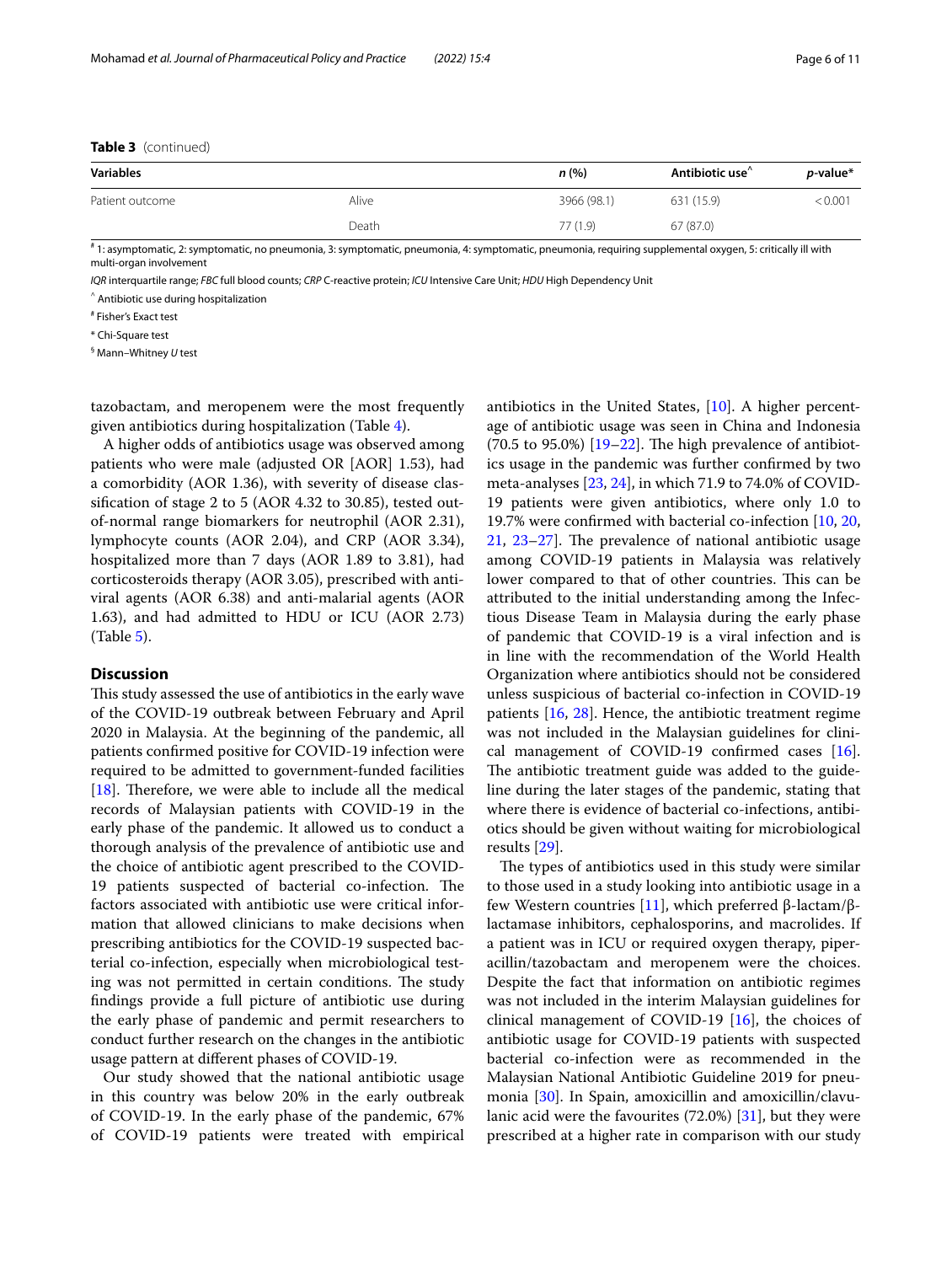| Variable                                    |                                | Admission, n (%)<br>$n = 524^{\circ}$ | Hospitalization,<br>n (%)<br>$n = 690$ <sup>a</sup> |
|---------------------------------------------|--------------------------------|---------------------------------------|-----------------------------------------------------|
| Number of antibiotic prescribed per patient | $\mathbf{1}$                   | 430 (82.1)                            | 467 (67.7)                                          |
|                                             | $\overline{2}$                 | 69 (13.2)                             | 116 (16.8)                                          |
|                                             | 3                              | 16(3.1)                               | 52(7.5)                                             |
|                                             | 4                              | 5(1.0)                                | 24(3.5)                                             |
|                                             | 5                              | 2(0.4)                                | 15(2.3)                                             |
|                                             | 6                              | 0(0.0)                                | 11(1.6)                                             |
|                                             | $\overline{7}$                 | 1(0.2)                                | 1(0.1)                                              |
|                                             | 8                              | 1(0.2)                                | 2(0.3)                                              |
|                                             | $\mathsf{Q}$                   | 0(0.0)                                | 2(0.3)                                              |
| Fluoroquinolones                            | Ciprofloxacin                  | 1(0.2)                                | 4(0.4)                                              |
|                                             | Moxifloxacin                   | 1(0.2)                                | 1(0.1)                                              |
| Cephalosporins                              | Fourth generation: cefepime    | 12(1.8)                               | 49 (4.3)                                            |
|                                             | Third generation: ceftriaxone  | 81 (12.3)                             | 139 (12.3)                                          |
|                                             | Third generation: cefoperazone | 1(0.2)                                | 0(0.0)                                              |
|                                             | Third generation: ceftazidime  | 6(0.9)                                | 16(1.4)                                             |
|                                             | Second generation: cefuroxime  | 5(0.8)                                | 11(1.0)                                             |
|                                             | First generation: cephalexin   | 1(0.2)                                | 2(0.2)                                              |
|                                             | First generation: cefazolin    | 1(0.2)                                | 2(0.2)                                              |
| Macrolides                                  | Erythromycin                   | 3(0.5)                                | 3(0.3)                                              |
|                                             | Azithromycin                   | 64 (9.7)                              | 94 (8.3)                                            |
| Glycopeptides                               | Vancomycin                     | 4(0.6)                                | 20(1.8)                                             |
| Polymyxins                                  | Colistin                       | 2(0.3)                                | 19(1.7)                                             |
|                                             | Polymyxin B                    | 1(0.2)                                | 10(0.9)                                             |
| $B$ -lactam/ $\beta$ -lactamase inhibitor   | Amoxicillin/clavulanic acid    | 375 (56.7)                            | 428 (37.8)                                          |
|                                             | Piperacillin/tazobactam        | 53 (8.0)                              | 151 (13.3)                                          |
|                                             | Ampicillin/sulbactam           | 16(2.4)                               | 43 (3.8)                                            |
| Penicillin                                  | Amoxicillin                    | 3(0.5)                                | 6(0.5)                                              |
|                                             | Cloxacillin                    | 7(1.1)                                | 19(1.7)                                             |
| Tetracycline                                | Doxycycline                    | 2(0.3)                                | 9(0.8)                                              |
| Lincosamides                                | Clindamycin                    | 2(0.3)                                | 4(0.4)                                              |
| Co-trimoxazole                              |                                | 4(0.6)                                | 16(1.4)                                             |
| Carbapenem                                  | Imipenem                       | 0(0.0)                                | 4(0.4)                                              |
|                                             | Meropenem                      | 12(1.8)                               | 79 (7.0)                                            |
| Nitroimidazoles                             | Metronidazole                  | 4(0.6)                                | 4(0.4)                                              |
| Corticosteroid usage ( $n = 4043$ )         |                                |                                       | 124(3.1)                                            |
| Oxygen therapy ( $n = 4043$ )               | Non-invasive                   | 221 (5.4)                             | 324 (8.0)                                           |
|                                             | Invasive                       | 50(1.2)                               | 135(3.3)                                            |

# <span id="page-6-0"></span>**Table 4** Antibiotics and related treatments for COVID-19 patients during admission and hospitalization

<sup>a</sup> Total number of patients prescribed antibiotic(s)

(37.8 to 56.7%). Although ceftriaxone was the second most common antibiotic used among COVID-19 patients in other countries such as the United States and Bangladesh, where it was prescribed at a rate of nearly 54.0% [[10,](#page-9-9) [32](#page-10-8)], the usage was low in this study (12.3%). In a meta-analysis, fuoroquinolone and 3rd generation cephalosporins accounted for 56.8 to 76.0% of the total antibiotic prescriptions [\[4,](#page-9-3) [21,](#page-9-20) [23,](#page-10-1) [33\]](#page-10-9), which was substantially higher than the local usage of 0.2% to 12.3%. With regard to the carbapenem group of antibiotics, developing countries like Bangladesh prescribed 40.9% as compared to this country, which recorded a single-digit percentage of about 7% carbapenem utility during hospitalization [\[32](#page-10-8)]. The difference may be attributed to the different healthcare systems, the provision of antibiotics and infection control measures taken during the pandemic.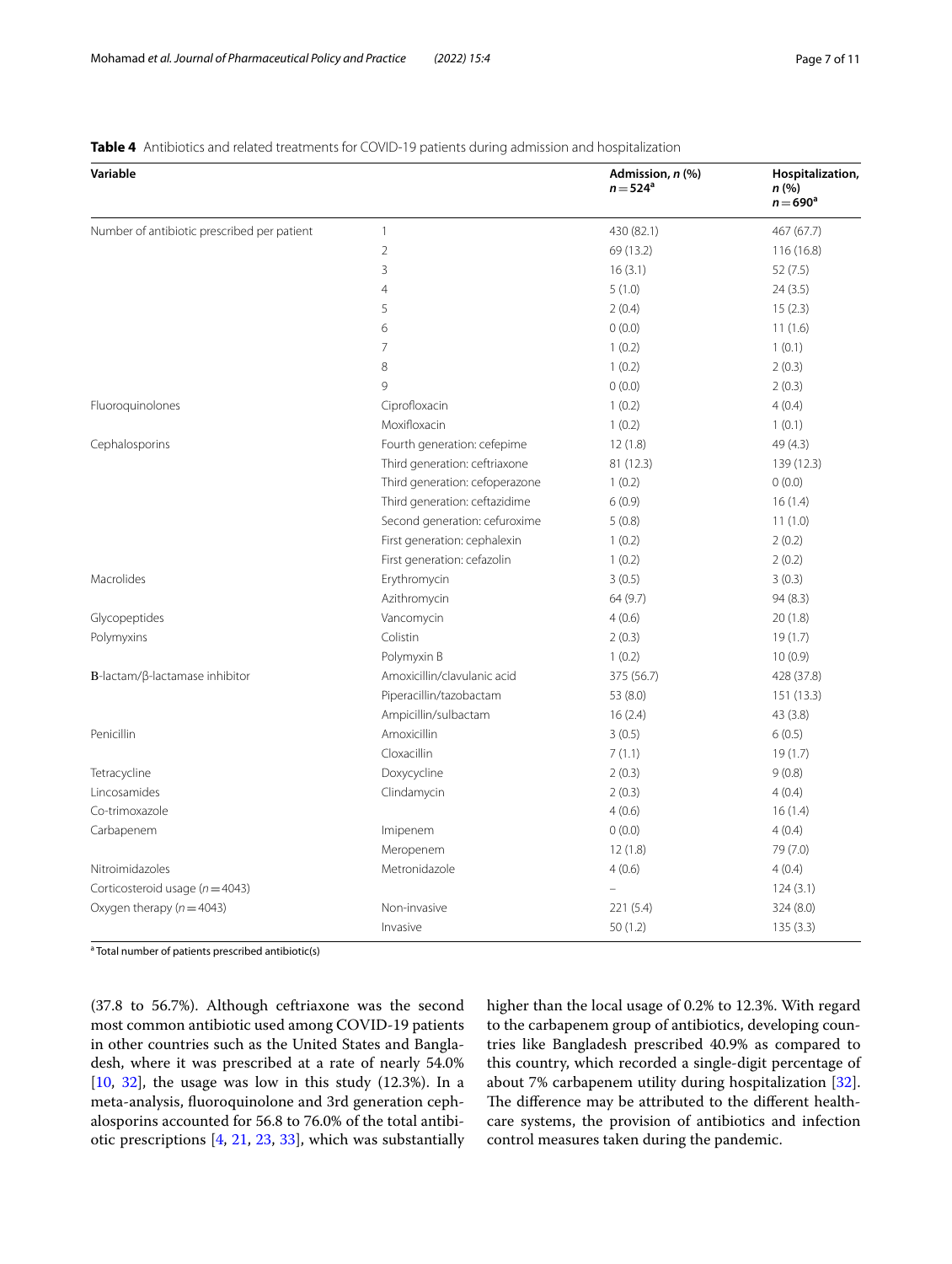| $\chi^2$ statistics p-value <sup>a</sup> Adj. OR 95% CI<br>Crude OR 95% CI<br>$\chi^2$ statistics p-value<br>$(df)^a$<br>(df) <sup>a</sup><br>$\leq 65$<br>1.00<br>Age (years)<br>>65<br>3.56<br>2.78, 4.53<br>< 0.001<br>96.42(1)<br>Gender<br>Female<br>1.00<br>1.00<br>Male<br>1.35<br>1.13, 1.61<br>11.03(1)<br>0.001<br>1.53<br>1.20, 1.96<br>11.91(1)<br>0.001<br>Non-smoker<br>1.00<br>Smoking Status<br>Smoker<br>0.91, 1.48<br>1.47(1)<br>0.225<br>1.16<br>< 0.001<br>Comorbidity<br>260.9(2)<br>4.65(2)<br>0.098<br>No comorbidity<br>1.00<br>1.00<br>$< 0.001^b$<br>0.031 <sup>b</sup><br>106.8 $(1)^{b}$<br>4.91 $(1)^{b}$<br>1 comorbidity<br>2.94<br>2.40, 3.61<br>1.36<br>1.03, 1.79<br>232.2 $(1)^{b}$<br>4.03, 6.08<br>< 0.001 <sup>b</sup><br>$0.41(1)^{b}$<br>$\geq$ 2 comorbidities<br>4.95<br>1.09<br>0.80, 1.49<br>< 0.001<br>Worst case classification<br>1179.8 (4)<br>98.45 (4)<br>1.00<br>Stage 1<br>1.00<br>$< 0.001^{\rm b}$<br>38.93 (1) <sup>b</sup><br>77.04 $(1)^{b}$<br>Stage 2<br>6.85, 20.72<br>6.50<br>3.61, 11.69<br>11.91<br>< 0.001 <sup>b</sup><br>$17.64(1)$ <sup>b</sup><br>138.6 $(1)^{b}$<br>Stage 3<br>15.67, 47.03<br>4.07<br>2.11, 7.84<br>27.14<br>41.27 $(1)^{b}$<br>280.4 $(1)^{b}$<br>< 0.001 <sup>b</sup><br>Stage 4<br>77.59, 245.9<br>10.38<br>5.08, 21.19<br>138.14<br>307.0 $(1)^{b}$<br>$< 0.001^{\rm b}$<br>13.04, 105.3 44.96 (1) <sup>b</sup><br>Stage 5<br>605.6, 3040.6<br>37.06<br>1356.93<br>< 0.001<br>White blood cell<br>80.70 (2)<br>25.35(2)<br>Normal range<br>1.00<br>$0.35(1)^{b}$<br>Out of normal range<br>2.38, 3.93<br>< 0.001 <sup>b</sup><br>1.23<br>0.76, 1.97<br>3.05<br>75.72 (1)<br>0.011 <sup>b</sup><br>$21.93(1)^{b}$<br>0.09, 0.37<br>Not tested<br>0.65<br>0.47, 0.91<br>6.45(1)<br>0.19<br>< 0.001<br>Platelets<br>24.91 (2)<br>Normal range<br>1.00<br>< 0.001 <sup>b</sup><br>Out of normal range<br>1.58<br>1.24, 2.01<br>13.55(1)<br>$0.004^{b}$<br>0.61<br>0.44, 0.85<br>8.49(1)<br>Not tested<br>< 0.001<br>109.0(2)<br>0.001<br>Neutrophils<br>14.81(2)<br>1.00<br>Normal range<br>1.00<br>$< 0.001^{\rm b}$<br>$15.34(1)$ <sup>b</sup><br>Out of normal range<br>2.78, 4.35<br>2.31<br>1.51, 3.53<br>3.48<br>119.3(1)<br>$0.047^{\rm b}$<br>$0.06(1)^{b}$<br>0.803 <sup>b</sup><br>3.95(1)<br>1.18<br>0.34, 4.33<br>Not tested<br>1.29<br>1.00, 1.66<br>< 0.001<br>10.88(2)<br>0.004<br>Lymphocytes<br>40.81(2)<br>Normal range<br>1.00<br>1.00<br>$< 0.001^{\rm b}$<br>0.011 <sup>b</sup><br>$6.47(1)^{b}$<br>Out of normal range<br>3.34<br>2.33, 4.69<br>44.63 (1)<br>2.04<br>1.18, 3.51<br>$0.317^{b}$<br>3.53 $(1)^{b}$<br>0.060 <sup>b</sup><br>Not tested<br>0.88, 1.47<br>4.21<br>1.08, 16.38<br>1.14<br>7.01(1)<br>< 0.001<br>439.9 (2)<br>57.26 (2)<br>C-reactive protein<br>1.00<br>1.00<br>Normal range<br>$< 0.001^{\rm b}$<br>48.38 $(1)^{b}$<br>Out of normal range<br>3.34<br>2.33, 4.78<br>14.49<br>11.12, 18.87<br>392.5 (1)<br>$< 0.001^{\rm b}$<br>45.69 $(1)^{b}$<br>Not tested<br>3.46<br>148.6(1)<br>2.32<br>1.75, 3.08<br>2.83, 4.22<br>Duration of hospitalization<br>246.2(3)<br>< 0.001<br>52.91 (1)<br>7 days or less<br>1.00<br>1.00 | <b>Variables</b> |              | Simple logistic regression |            |      |       | Multiple logistic regression |            |         |                      |
|-------------------------------------------------------------------------------------------------------------------------------------------------------------------------------------------------------------------------------------------------------------------------------------------------------------------------------------------------------------------------------------------------------------------------------------------------------------------------------------------------------------------------------------------------------------------------------------------------------------------------------------------------------------------------------------------------------------------------------------------------------------------------------------------------------------------------------------------------------------------------------------------------------------------------------------------------------------------------------------------------------------------------------------------------------------------------------------------------------------------------------------------------------------------------------------------------------------------------------------------------------------------------------------------------------------------------------------------------------------------------------------------------------------------------------------------------------------------------------------------------------------------------------------------------------------------------------------------------------------------------------------------------------------------------------------------------------------------------------------------------------------------------------------------------------------------------------------------------------------------------------------------------------------------------------------------------------------------------------------------------------------------------------------------------------------------------------------------------------------------------------------------------------------------------------------------------------------------------------------------------------------------------------------------------------------------------------------------------------------------------------------------------------------------------------------------------------------------------------------------------------------------------------------------------------------------------------------------------------------------------------------------------------------------------------------------------------------------------------------------------------------------------------------------------------------------------------------------------------------------------------------------------------------------------------------------------------------------------------------------------------------------------------------------------------------------------------------------------------------------------------------------------------------------|------------------|--------------|----------------------------|------------|------|-------|------------------------------|------------|---------|----------------------|
|                                                                                                                                                                                                                                                                                                                                                                                                                                                                                                                                                                                                                                                                                                                                                                                                                                                                                                                                                                                                                                                                                                                                                                                                                                                                                                                                                                                                                                                                                                                                                                                                                                                                                                                                                                                                                                                                                                                                                                                                                                                                                                                                                                                                                                                                                                                                                                                                                                                                                                                                                                                                                                                                                                                                                                                                                                                                                                                                                                                                                                                                                                                                                                   |                  |              |                            |            |      |       |                              |            |         |                      |
|                                                                                                                                                                                                                                                                                                                                                                                                                                                                                                                                                                                                                                                                                                                                                                                                                                                                                                                                                                                                                                                                                                                                                                                                                                                                                                                                                                                                                                                                                                                                                                                                                                                                                                                                                                                                                                                                                                                                                                                                                                                                                                                                                                                                                                                                                                                                                                                                                                                                                                                                                                                                                                                                                                                                                                                                                                                                                                                                                                                                                                                                                                                                                                   |                  |              |                            |            |      |       |                              |            |         |                      |
|                                                                                                                                                                                                                                                                                                                                                                                                                                                                                                                                                                                                                                                                                                                                                                                                                                                                                                                                                                                                                                                                                                                                                                                                                                                                                                                                                                                                                                                                                                                                                                                                                                                                                                                                                                                                                                                                                                                                                                                                                                                                                                                                                                                                                                                                                                                                                                                                                                                                                                                                                                                                                                                                                                                                                                                                                                                                                                                                                                                                                                                                                                                                                                   |                  |              |                            |            |      |       |                              |            |         |                      |
|                                                                                                                                                                                                                                                                                                                                                                                                                                                                                                                                                                                                                                                                                                                                                                                                                                                                                                                                                                                                                                                                                                                                                                                                                                                                                                                                                                                                                                                                                                                                                                                                                                                                                                                                                                                                                                                                                                                                                                                                                                                                                                                                                                                                                                                                                                                                                                                                                                                                                                                                                                                                                                                                                                                                                                                                                                                                                                                                                                                                                                                                                                                                                                   |                  |              |                            |            |      |       |                              |            |         |                      |
|                                                                                                                                                                                                                                                                                                                                                                                                                                                                                                                                                                                                                                                                                                                                                                                                                                                                                                                                                                                                                                                                                                                                                                                                                                                                                                                                                                                                                                                                                                                                                                                                                                                                                                                                                                                                                                                                                                                                                                                                                                                                                                                                                                                                                                                                                                                                                                                                                                                                                                                                                                                                                                                                                                                                                                                                                                                                                                                                                                                                                                                                                                                                                                   |                  |              |                            |            |      |       |                              |            |         |                      |
|                                                                                                                                                                                                                                                                                                                                                                                                                                                                                                                                                                                                                                                                                                                                                                                                                                                                                                                                                                                                                                                                                                                                                                                                                                                                                                                                                                                                                                                                                                                                                                                                                                                                                                                                                                                                                                                                                                                                                                                                                                                                                                                                                                                                                                                                                                                                                                                                                                                                                                                                                                                                                                                                                                                                                                                                                                                                                                                                                                                                                                                                                                                                                                   |                  |              |                            |            |      |       |                              |            |         |                      |
|                                                                                                                                                                                                                                                                                                                                                                                                                                                                                                                                                                                                                                                                                                                                                                                                                                                                                                                                                                                                                                                                                                                                                                                                                                                                                                                                                                                                                                                                                                                                                                                                                                                                                                                                                                                                                                                                                                                                                                                                                                                                                                                                                                                                                                                                                                                                                                                                                                                                                                                                                                                                                                                                                                                                                                                                                                                                                                                                                                                                                                                                                                                                                                   |                  |              |                            |            |      |       |                              |            |         |                      |
|                                                                                                                                                                                                                                                                                                                                                                                                                                                                                                                                                                                                                                                                                                                                                                                                                                                                                                                                                                                                                                                                                                                                                                                                                                                                                                                                                                                                                                                                                                                                                                                                                                                                                                                                                                                                                                                                                                                                                                                                                                                                                                                                                                                                                                                                                                                                                                                                                                                                                                                                                                                                                                                                                                                                                                                                                                                                                                                                                                                                                                                                                                                                                                   |                  |              |                            |            |      |       |                              |            |         |                      |
|                                                                                                                                                                                                                                                                                                                                                                                                                                                                                                                                                                                                                                                                                                                                                                                                                                                                                                                                                                                                                                                                                                                                                                                                                                                                                                                                                                                                                                                                                                                                                                                                                                                                                                                                                                                                                                                                                                                                                                                                                                                                                                                                                                                                                                                                                                                                                                                                                                                                                                                                                                                                                                                                                                                                                                                                                                                                                                                                                                                                                                                                                                                                                                   |                  |              |                            |            |      |       |                              |            |         |                      |
|                                                                                                                                                                                                                                                                                                                                                                                                                                                                                                                                                                                                                                                                                                                                                                                                                                                                                                                                                                                                                                                                                                                                                                                                                                                                                                                                                                                                                                                                                                                                                                                                                                                                                                                                                                                                                                                                                                                                                                                                                                                                                                                                                                                                                                                                                                                                                                                                                                                                                                                                                                                                                                                                                                                                                                                                                                                                                                                                                                                                                                                                                                                                                                   |                  |              |                            |            |      |       |                              |            |         |                      |
|                                                                                                                                                                                                                                                                                                                                                                                                                                                                                                                                                                                                                                                                                                                                                                                                                                                                                                                                                                                                                                                                                                                                                                                                                                                                                                                                                                                                                                                                                                                                                                                                                                                                                                                                                                                                                                                                                                                                                                                                                                                                                                                                                                                                                                                                                                                                                                                                                                                                                                                                                                                                                                                                                                                                                                                                                                                                                                                                                                                                                                                                                                                                                                   |                  |              |                            |            |      |       |                              |            |         | 0.576 <sup>b</sup>   |
|                                                                                                                                                                                                                                                                                                                                                                                                                                                                                                                                                                                                                                                                                                                                                                                                                                                                                                                                                                                                                                                                                                                                                                                                                                                                                                                                                                                                                                                                                                                                                                                                                                                                                                                                                                                                                                                                                                                                                                                                                                                                                                                                                                                                                                                                                                                                                                                                                                                                                                                                                                                                                                                                                                                                                                                                                                                                                                                                                                                                                                                                                                                                                                   |                  |              |                            |            |      |       |                              |            |         | < 0.001              |
|                                                                                                                                                                                                                                                                                                                                                                                                                                                                                                                                                                                                                                                                                                                                                                                                                                                                                                                                                                                                                                                                                                                                                                                                                                                                                                                                                                                                                                                                                                                                                                                                                                                                                                                                                                                                                                                                                                                                                                                                                                                                                                                                                                                                                                                                                                                                                                                                                                                                                                                                                                                                                                                                                                                                                                                                                                                                                                                                                                                                                                                                                                                                                                   |                  |              |                            |            |      |       |                              |            |         |                      |
|                                                                                                                                                                                                                                                                                                                                                                                                                                                                                                                                                                                                                                                                                                                                                                                                                                                                                                                                                                                                                                                                                                                                                                                                                                                                                                                                                                                                                                                                                                                                                                                                                                                                                                                                                                                                                                                                                                                                                                                                                                                                                                                                                                                                                                                                                                                                                                                                                                                                                                                                                                                                                                                                                                                                                                                                                                                                                                                                                                                                                                                                                                                                                                   |                  |              |                            |            |      |       |                              |            |         | $< 0.001^{\rm b}$    |
|                                                                                                                                                                                                                                                                                                                                                                                                                                                                                                                                                                                                                                                                                                                                                                                                                                                                                                                                                                                                                                                                                                                                                                                                                                                                                                                                                                                                                                                                                                                                                                                                                                                                                                                                                                                                                                                                                                                                                                                                                                                                                                                                                                                                                                                                                                                                                                                                                                                                                                                                                                                                                                                                                                                                                                                                                                                                                                                                                                                                                                                                                                                                                                   |                  |              |                            |            |      |       |                              |            |         | < 0.001 <sup>b</sup> |
|                                                                                                                                                                                                                                                                                                                                                                                                                                                                                                                                                                                                                                                                                                                                                                                                                                                                                                                                                                                                                                                                                                                                                                                                                                                                                                                                                                                                                                                                                                                                                                                                                                                                                                                                                                                                                                                                                                                                                                                                                                                                                                                                                                                                                                                                                                                                                                                                                                                                                                                                                                                                                                                                                                                                                                                                                                                                                                                                                                                                                                                                                                                                                                   |                  |              |                            |            |      |       |                              |            |         | $< 0.001^{\rm b}$    |
|                                                                                                                                                                                                                                                                                                                                                                                                                                                                                                                                                                                                                                                                                                                                                                                                                                                                                                                                                                                                                                                                                                                                                                                                                                                                                                                                                                                                                                                                                                                                                                                                                                                                                                                                                                                                                                                                                                                                                                                                                                                                                                                                                                                                                                                                                                                                                                                                                                                                                                                                                                                                                                                                                                                                                                                                                                                                                                                                                                                                                                                                                                                                                                   |                  |              |                            |            |      |       |                              |            |         | $< 0.001^{\rm b}$    |
|                                                                                                                                                                                                                                                                                                                                                                                                                                                                                                                                                                                                                                                                                                                                                                                                                                                                                                                                                                                                                                                                                                                                                                                                                                                                                                                                                                                                                                                                                                                                                                                                                                                                                                                                                                                                                                                                                                                                                                                                                                                                                                                                                                                                                                                                                                                                                                                                                                                                                                                                                                                                                                                                                                                                                                                                                                                                                                                                                                                                                                                                                                                                                                   |                  |              |                            |            |      |       |                              |            |         | < 0.001              |
|                                                                                                                                                                                                                                                                                                                                                                                                                                                                                                                                                                                                                                                                                                                                                                                                                                                                                                                                                                                                                                                                                                                                                                                                                                                                                                                                                                                                                                                                                                                                                                                                                                                                                                                                                                                                                                                                                                                                                                                                                                                                                                                                                                                                                                                                                                                                                                                                                                                                                                                                                                                                                                                                                                                                                                                                                                                                                                                                                                                                                                                                                                                                                                   |                  |              |                            |            |      |       |                              |            |         |                      |
|                                                                                                                                                                                                                                                                                                                                                                                                                                                                                                                                                                                                                                                                                                                                                                                                                                                                                                                                                                                                                                                                                                                                                                                                                                                                                                                                                                                                                                                                                                                                                                                                                                                                                                                                                                                                                                                                                                                                                                                                                                                                                                                                                                                                                                                                                                                                                                                                                                                                                                                                                                                                                                                                                                                                                                                                                                                                                                                                                                                                                                                                                                                                                                   |                  |              |                            |            |      |       |                              |            |         | 0.555 <sup>b</sup>   |
|                                                                                                                                                                                                                                                                                                                                                                                                                                                                                                                                                                                                                                                                                                                                                                                                                                                                                                                                                                                                                                                                                                                                                                                                                                                                                                                                                                                                                                                                                                                                                                                                                                                                                                                                                                                                                                                                                                                                                                                                                                                                                                                                                                                                                                                                                                                                                                                                                                                                                                                                                                                                                                                                                                                                                                                                                                                                                                                                                                                                                                                                                                                                                                   |                  |              |                            |            |      |       |                              |            |         | $< 0.001^{\rm b}$    |
|                                                                                                                                                                                                                                                                                                                                                                                                                                                                                                                                                                                                                                                                                                                                                                                                                                                                                                                                                                                                                                                                                                                                                                                                                                                                                                                                                                                                                                                                                                                                                                                                                                                                                                                                                                                                                                                                                                                                                                                                                                                                                                                                                                                                                                                                                                                                                                                                                                                                                                                                                                                                                                                                                                                                                                                                                                                                                                                                                                                                                                                                                                                                                                   |                  |              |                            |            |      |       |                              |            |         |                      |
|                                                                                                                                                                                                                                                                                                                                                                                                                                                                                                                                                                                                                                                                                                                                                                                                                                                                                                                                                                                                                                                                                                                                                                                                                                                                                                                                                                                                                                                                                                                                                                                                                                                                                                                                                                                                                                                                                                                                                                                                                                                                                                                                                                                                                                                                                                                                                                                                                                                                                                                                                                                                                                                                                                                                                                                                                                                                                                                                                                                                                                                                                                                                                                   |                  |              |                            |            |      |       |                              |            |         |                      |
|                                                                                                                                                                                                                                                                                                                                                                                                                                                                                                                                                                                                                                                                                                                                                                                                                                                                                                                                                                                                                                                                                                                                                                                                                                                                                                                                                                                                                                                                                                                                                                                                                                                                                                                                                                                                                                                                                                                                                                                                                                                                                                                                                                                                                                                                                                                                                                                                                                                                                                                                                                                                                                                                                                                                                                                                                                                                                                                                                                                                                                                                                                                                                                   |                  |              |                            |            |      |       |                              |            |         |                      |
|                                                                                                                                                                                                                                                                                                                                                                                                                                                                                                                                                                                                                                                                                                                                                                                                                                                                                                                                                                                                                                                                                                                                                                                                                                                                                                                                                                                                                                                                                                                                                                                                                                                                                                                                                                                                                                                                                                                                                                                                                                                                                                                                                                                                                                                                                                                                                                                                                                                                                                                                                                                                                                                                                                                                                                                                                                                                                                                                                                                                                                                                                                                                                                   |                  |              |                            |            |      |       |                              |            |         |                      |
|                                                                                                                                                                                                                                                                                                                                                                                                                                                                                                                                                                                                                                                                                                                                                                                                                                                                                                                                                                                                                                                                                                                                                                                                                                                                                                                                                                                                                                                                                                                                                                                                                                                                                                                                                                                                                                                                                                                                                                                                                                                                                                                                                                                                                                                                                                                                                                                                                                                                                                                                                                                                                                                                                                                                                                                                                                                                                                                                                                                                                                                                                                                                                                   |                  |              |                            |            |      |       |                              |            |         |                      |
|                                                                                                                                                                                                                                                                                                                                                                                                                                                                                                                                                                                                                                                                                                                                                                                                                                                                                                                                                                                                                                                                                                                                                                                                                                                                                                                                                                                                                                                                                                                                                                                                                                                                                                                                                                                                                                                                                                                                                                                                                                                                                                                                                                                                                                                                                                                                                                                                                                                                                                                                                                                                                                                                                                                                                                                                                                                                                                                                                                                                                                                                                                                                                                   |                  |              |                            |            |      |       |                              |            |         |                      |
|                                                                                                                                                                                                                                                                                                                                                                                                                                                                                                                                                                                                                                                                                                                                                                                                                                                                                                                                                                                                                                                                                                                                                                                                                                                                                                                                                                                                                                                                                                                                                                                                                                                                                                                                                                                                                                                                                                                                                                                                                                                                                                                                                                                                                                                                                                                                                                                                                                                                                                                                                                                                                                                                                                                                                                                                                                                                                                                                                                                                                                                                                                                                                                   |                  |              |                            |            |      |       |                              |            |         | $< 0.001^{\rm b}$    |
|                                                                                                                                                                                                                                                                                                                                                                                                                                                                                                                                                                                                                                                                                                                                                                                                                                                                                                                                                                                                                                                                                                                                                                                                                                                                                                                                                                                                                                                                                                                                                                                                                                                                                                                                                                                                                                                                                                                                                                                                                                                                                                                                                                                                                                                                                                                                                                                                                                                                                                                                                                                                                                                                                                                                                                                                                                                                                                                                                                                                                                                                                                                                                                   |                  |              |                            |            |      |       |                              |            |         |                      |
|                                                                                                                                                                                                                                                                                                                                                                                                                                                                                                                                                                                                                                                                                                                                                                                                                                                                                                                                                                                                                                                                                                                                                                                                                                                                                                                                                                                                                                                                                                                                                                                                                                                                                                                                                                                                                                                                                                                                                                                                                                                                                                                                                                                                                                                                                                                                                                                                                                                                                                                                                                                                                                                                                                                                                                                                                                                                                                                                                                                                                                                                                                                                                                   |                  |              |                            |            |      |       |                              |            |         |                      |
|                                                                                                                                                                                                                                                                                                                                                                                                                                                                                                                                                                                                                                                                                                                                                                                                                                                                                                                                                                                                                                                                                                                                                                                                                                                                                                                                                                                                                                                                                                                                                                                                                                                                                                                                                                                                                                                                                                                                                                                                                                                                                                                                                                                                                                                                                                                                                                                                                                                                                                                                                                                                                                                                                                                                                                                                                                                                                                                                                                                                                                                                                                                                                                   |                  |              |                            |            |      |       |                              |            |         |                      |
|                                                                                                                                                                                                                                                                                                                                                                                                                                                                                                                                                                                                                                                                                                                                                                                                                                                                                                                                                                                                                                                                                                                                                                                                                                                                                                                                                                                                                                                                                                                                                                                                                                                                                                                                                                                                                                                                                                                                                                                                                                                                                                                                                                                                                                                                                                                                                                                                                                                                                                                                                                                                                                                                                                                                                                                                                                                                                                                                                                                                                                                                                                                                                                   |                  |              |                            |            |      |       |                              |            |         |                      |
|                                                                                                                                                                                                                                                                                                                                                                                                                                                                                                                                                                                                                                                                                                                                                                                                                                                                                                                                                                                                                                                                                                                                                                                                                                                                                                                                                                                                                                                                                                                                                                                                                                                                                                                                                                                                                                                                                                                                                                                                                                                                                                                                                                                                                                                                                                                                                                                                                                                                                                                                                                                                                                                                                                                                                                                                                                                                                                                                                                                                                                                                                                                                                                   |                  |              |                            |            |      |       |                              |            |         |                      |
|                                                                                                                                                                                                                                                                                                                                                                                                                                                                                                                                                                                                                                                                                                                                                                                                                                                                                                                                                                                                                                                                                                                                                                                                                                                                                                                                                                                                                                                                                                                                                                                                                                                                                                                                                                                                                                                                                                                                                                                                                                                                                                                                                                                                                                                                                                                                                                                                                                                                                                                                                                                                                                                                                                                                                                                                                                                                                                                                                                                                                                                                                                                                                                   |                  |              |                            |            |      |       |                              |            |         | < 0.001              |
|                                                                                                                                                                                                                                                                                                                                                                                                                                                                                                                                                                                                                                                                                                                                                                                                                                                                                                                                                                                                                                                                                                                                                                                                                                                                                                                                                                                                                                                                                                                                                                                                                                                                                                                                                                                                                                                                                                                                                                                                                                                                                                                                                                                                                                                                                                                                                                                                                                                                                                                                                                                                                                                                                                                                                                                                                                                                                                                                                                                                                                                                                                                                                                   |                  |              |                            |            |      |       |                              |            |         |                      |
|                                                                                                                                                                                                                                                                                                                                                                                                                                                                                                                                                                                                                                                                                                                                                                                                                                                                                                                                                                                                                                                                                                                                                                                                                                                                                                                                                                                                                                                                                                                                                                                                                                                                                                                                                                                                                                                                                                                                                                                                                                                                                                                                                                                                                                                                                                                                                                                                                                                                                                                                                                                                                                                                                                                                                                                                                                                                                                                                                                                                                                                                                                                                                                   |                  |              |                            |            |      |       |                              |            |         | $< 0.001^{\rm b}$    |
|                                                                                                                                                                                                                                                                                                                                                                                                                                                                                                                                                                                                                                                                                                                                                                                                                                                                                                                                                                                                                                                                                                                                                                                                                                                                                                                                                                                                                                                                                                                                                                                                                                                                                                                                                                                                                                                                                                                                                                                                                                                                                                                                                                                                                                                                                                                                                                                                                                                                                                                                                                                                                                                                                                                                                                                                                                                                                                                                                                                                                                                                                                                                                                   |                  |              |                            |            |      |       |                              |            |         | $< 0.001^{\rm b}$    |
|                                                                                                                                                                                                                                                                                                                                                                                                                                                                                                                                                                                                                                                                                                                                                                                                                                                                                                                                                                                                                                                                                                                                                                                                                                                                                                                                                                                                                                                                                                                                                                                                                                                                                                                                                                                                                                                                                                                                                                                                                                                                                                                                                                                                                                                                                                                                                                                                                                                                                                                                                                                                                                                                                                                                                                                                                                                                                                                                                                                                                                                                                                                                                                   |                  |              |                            |            |      |       |                              |            |         | < 0.001              |
|                                                                                                                                                                                                                                                                                                                                                                                                                                                                                                                                                                                                                                                                                                                                                                                                                                                                                                                                                                                                                                                                                                                                                                                                                                                                                                                                                                                                                                                                                                                                                                                                                                                                                                                                                                                                                                                                                                                                                                                                                                                                                                                                                                                                                                                                                                                                                                                                                                                                                                                                                                                                                                                                                                                                                                                                                                                                                                                                                                                                                                                                                                                                                                   |                  |              |                            |            |      |       |                              |            |         |                      |
|                                                                                                                                                                                                                                                                                                                                                                                                                                                                                                                                                                                                                                                                                                                                                                                                                                                                                                                                                                                                                                                                                                                                                                                                                                                                                                                                                                                                                                                                                                                                                                                                                                                                                                                                                                                                                                                                                                                                                                                                                                                                                                                                                                                                                                                                                                                                                                                                                                                                                                                                                                                                                                                                                                                                                                                                                                                                                                                                                                                                                                                                                                                                                                   |                  | 8 to 11 days | 1.62                       | 1.20, 2.19 | 9.97 | 0.002 | 1.89                         | 1.26, 2.86 | 9.25(1) | 0.002                |
| 12-16 days<br>3.01<br>2.26, 4.01<br>56.47<br>< 0.001<br>2.59<br>1.74, 3.86<br>21.76(1)                                                                                                                                                                                                                                                                                                                                                                                                                                                                                                                                                                                                                                                                                                                                                                                                                                                                                                                                                                                                                                                                                                                                                                                                                                                                                                                                                                                                                                                                                                                                                                                                                                                                                                                                                                                                                                                                                                                                                                                                                                                                                                                                                                                                                                                                                                                                                                                                                                                                                                                                                                                                                                                                                                                                                                                                                                                                                                                                                                                                                                                                            |                  |              |                            |            |      |       |                              |            |         | < 0.001              |
| 167.1<br>< 0.001<br>17 days or more<br>6.10<br>4.64, 8.03<br>3.81<br>2.57, 5.67<br>44.16 (1)                                                                                                                                                                                                                                                                                                                                                                                                                                                                                                                                                                                                                                                                                                                                                                                                                                                                                                                                                                                                                                                                                                                                                                                                                                                                                                                                                                                                                                                                                                                                                                                                                                                                                                                                                                                                                                                                                                                                                                                                                                                                                                                                                                                                                                                                                                                                                                                                                                                                                                                                                                                                                                                                                                                                                                                                                                                                                                                                                                                                                                                                      |                  |              |                            |            |      |       |                              |            |         | < 0.001              |
| Use of anti-viral agents<br>Not administered<br>1.00                                                                                                                                                                                                                                                                                                                                                                                                                                                                                                                                                                                                                                                                                                                                                                                                                                                                                                                                                                                                                                                                                                                                                                                                                                                                                                                                                                                                                                                                                                                                                                                                                                                                                                                                                                                                                                                                                                                                                                                                                                                                                                                                                                                                                                                                                                                                                                                                                                                                                                                                                                                                                                                                                                                                                                                                                                                                                                                                                                                                                                                                                                              |                  |              |                            |            |      |       |                              |            |         |                      |
| Administered<br>22.77<br>< 0.001<br>4.68, 8.70<br>18.51, 28.02<br>1121.9(1)<br>6.38<br>150.5(1)                                                                                                                                                                                                                                                                                                                                                                                                                                                                                                                                                                                                                                                                                                                                                                                                                                                                                                                                                                                                                                                                                                                                                                                                                                                                                                                                                                                                                                                                                                                                                                                                                                                                                                                                                                                                                                                                                                                                                                                                                                                                                                                                                                                                                                                                                                                                                                                                                                                                                                                                                                                                                                                                                                                                                                                                                                                                                                                                                                                                                                                                   |                  |              |                            |            |      |       |                              |            |         | < 0.001              |
| Use of anti-malarial agents<br>Not administered<br>1.00                                                                                                                                                                                                                                                                                                                                                                                                                                                                                                                                                                                                                                                                                                                                                                                                                                                                                                                                                                                                                                                                                                                                                                                                                                                                                                                                                                                                                                                                                                                                                                                                                                                                                                                                                                                                                                                                                                                                                                                                                                                                                                                                                                                                                                                                                                                                                                                                                                                                                                                                                                                                                                                                                                                                                                                                                                                                                                                                                                                                                                                                                                           |                  |              |                            |            |      |       |                              |            |         |                      |
| Administered<br>< 0.001<br>0.002<br>6.46<br>5.27, 7.92<br>408.78 (1)<br>1.63<br>1.19, 2.25<br>9.35(1)                                                                                                                                                                                                                                                                                                                                                                                                                                                                                                                                                                                                                                                                                                                                                                                                                                                                                                                                                                                                                                                                                                                                                                                                                                                                                                                                                                                                                                                                                                                                                                                                                                                                                                                                                                                                                                                                                                                                                                                                                                                                                                                                                                                                                                                                                                                                                                                                                                                                                                                                                                                                                                                                                                                                                                                                                                                                                                                                                                                                                                                             |                  |              |                            |            |      |       |                              |            |         |                      |
| Use of anti-fungal agents<br>Not administered<br>1.00                                                                                                                                                                                                                                                                                                                                                                                                                                                                                                                                                                                                                                                                                                                                                                                                                                                                                                                                                                                                                                                                                                                                                                                                                                                                                                                                                                                                                                                                                                                                                                                                                                                                                                                                                                                                                                                                                                                                                                                                                                                                                                                                                                                                                                                                                                                                                                                                                                                                                                                                                                                                                                                                                                                                                                                                                                                                                                                                                                                                                                                                                                             |                  |              |                            |            |      |       |                              |            |         |                      |
| Administered<br>20.27<br>10.09, 40.74<br>96.02(1)<br>< 0.001<br>$\overline{\phantom{a}}$                                                                                                                                                                                                                                                                                                                                                                                                                                                                                                                                                                                                                                                                                                                                                                                                                                                                                                                                                                                                                                                                                                                                                                                                                                                                                                                                                                                                                                                                                                                                                                                                                                                                                                                                                                                                                                                                                                                                                                                                                                                                                                                                                                                                                                                                                                                                                                                                                                                                                                                                                                                                                                                                                                                                                                                                                                                                                                                                                                                                                                                                          |                  |              |                            |            |      |       |                              |            |         |                      |

# <span id="page-7-0"></span>**Table 5** Factors associated with antibiotics usage among COVID-19 during hospitalization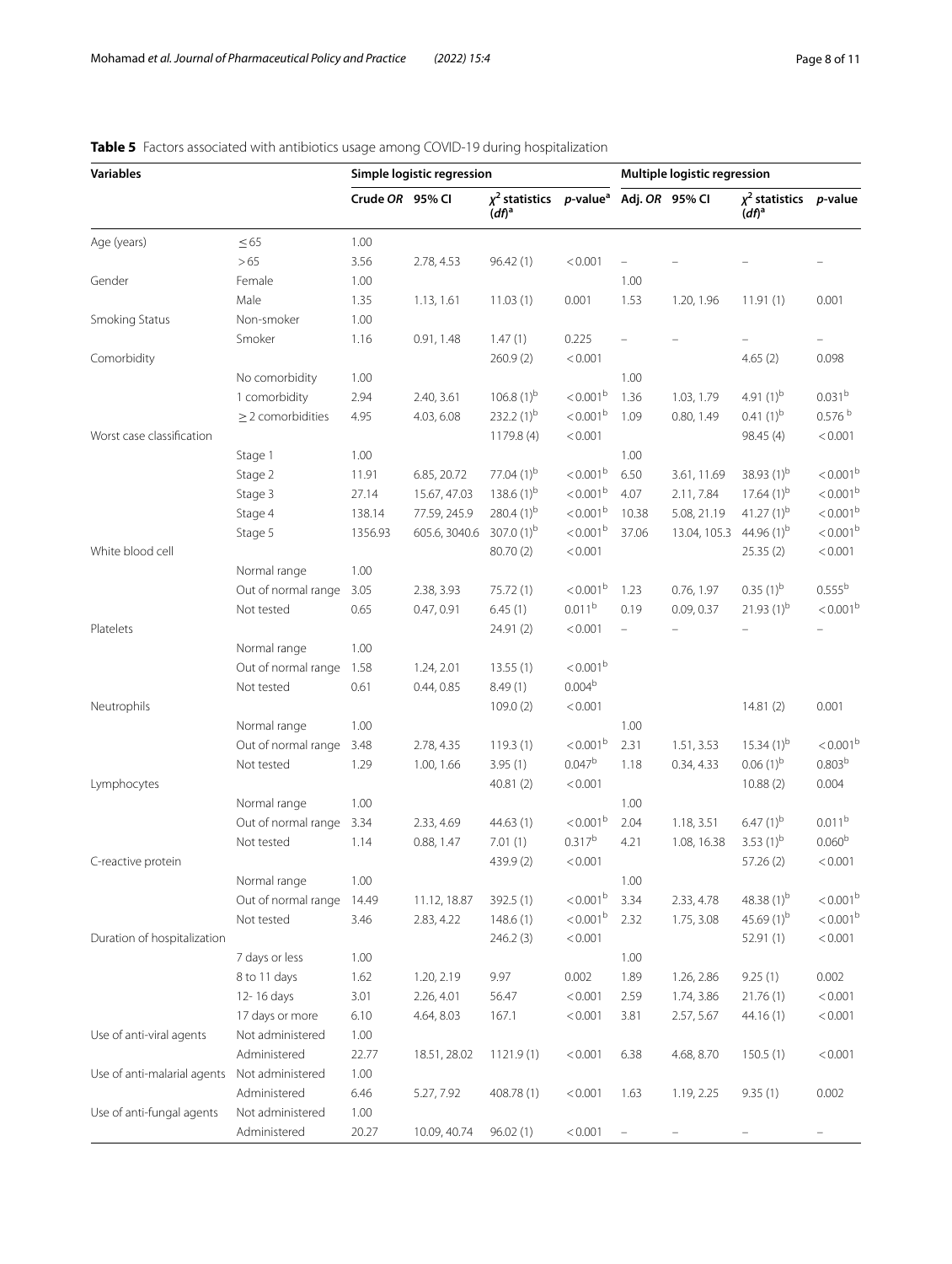| <b>Variables</b>       |                  | Simple logistic regression |              |                              |                                     | Multiple logistic regression |            |                           |                 |
|------------------------|------------------|----------------------------|--------------|------------------------------|-------------------------------------|------------------------------|------------|---------------------------|-----------------|
|                        |                  | Crude OR 95% CI            |              | $x^2$ statistics<br>$(df)^a$ | p-value <sup>a</sup> Adj. OR 95% Cl |                              |            | $x^2$ statistics<br>(df)ª | <i>p</i> -value |
| Corticosteroid therapy | Not administered | 1.00                       |              |                              |                                     | 1.00                         |            |                           |                 |
|                        | Administered     | 38.70                      | 22.73, 65.91 | 306.6(1)                     | < 0.001                             | 3.05                         | 1.48.6.25  | 10.15(1)                  | 0.001           |
| ICU/HDU admission      | No               | 1.00                       |              |                              |                                     | 1.00                         |            |                           |                 |
|                        | Yes              | 71.41                      | 42.45, 120.1 | 558.3(1)                     | < 0.001                             | 2.73                         | 1.34, 5.58 | 8.05(1)                   | 0.005           |
| Oxygen therapy         | No               | 0.00                       |              |                              |                                     |                              |            |                           |                 |
|                        | Yes              | 22.29                      | 17.71, 28.05 | 799.9 (1)                    | < 0.001                             |                              |            |                           |                 |

## **Table 5** (continued)

*OR* odds ratio, *CI* confdence interval, *ICU/HDU* Intensive Care Unit/High Dependency Unit

<sup>a</sup> Likelihood ratio test

<sup>b</sup> Wald test

Notably, anti-malarial and anti-viral agents were prescribed to nearly half and one-third of the COVID-19 patients, respectively. This was attributed to the interim Malaysian guidelines for clinical management of COVID-19 patients, which recommend that those with disease severity of stage 2 to 5, which is equivalent to the World Health Organization's mild to critical severity classifcation [\[28](#page-10-4)], be given hydroxychloroquine 400 mg BD for one day and followed by 200 mg twice daily (BID), and the addition of lopinavir/ritonavir 2 BID, and ribavirin 2.4 g immediately and 1.2 g BID if needed after consulting with an infectious disease physician [[16](#page-9-15)]. Initial evidence suggested that the anti-viral properties of hydroxychloroquine were associated with a signifcant reduction of viral load and that this efect could be enhanced by combining with azithromycin [\[34](#page-10-10)]. Nevertheless, a combination of azithromycin and hydroxychloroquine was not included in the recommendation of the interim Malaysian guidelines for clinical management of COVID-19, and hence the usage of azithromycin was low (8.3 to 9.7%). Nonetheless, in the latter stages of the pandemic, the treatment regimen was phased out of the COVID-19 clinical management guidance due to a lack of quality evidence proving its efficacy and associated with severe side effects such as QT prolongation or cardiotoxicity [\[14,](#page-9-13) [28](#page-10-4), [29\]](#page-10-5).

The patients who were more ill tended to get antibiotic coverage as their infammatory markers were elevated, they had a longer duration of hospitalization, were given anti-viral and anti-malarial agents, were treated in the ICU and required corticosteroids. These factors are consistent with regard to the interim Malaysia Ministry of Health guidelines for patients who are critically ill. The recommendation was to consider starting on antibiotics [[35\]](#page-10-11). Chedid et al*.* showed in the meta-analysis that the higher the severity in terms of clinical severity, the higher the number of patients who were given antibiotics (severe 100% vs. moderate 67.9%) [[23\]](#page-10-1). Elevated infammatory markers such as CRP and procalcitonin, together with leukocytosis and increased neutrophil count, were associated with higher antibiotic prescriptions  $[21, 36]$  $[21, 36]$  $[21, 36]$  $[21, 36]$ . This could be due to the cytokine release syndrome that produces signs and symptoms that may be difficult to distinguish from sepsis or septic shock due to bacterial infections. Suleyman et al. and Seaton et al. found that comorbidities were also a factor taken into consideration by clinicians before starting antibiotics [[37,](#page-10-13) [38](#page-10-14)].

## **Limitations**

Some inevitable limitations associated with the extraction of data from a large national database include missing data and possibly some inaccurate information entered. Nevertheless, the clinical records of COVID-19 were entered into the database in real time by the medical officer in-charge, and recall bias was avoided. The information regarding antibiotic dosage, duration of therapy, and imaging studies was incomplete and, thus, analysis in that aspect was impossible, albeit very important. There was a lack of laboratory information for some of the patients during the early phase of the pandemic, especially cultures for bacterial infection and infammatory biomarkers. Data on this were sparse and inconsistent among institutions due to a lack of clear procedures for handling microbiological specimens early in the pandemic. Future studies should evaluate the rationale of antibiotic treatment based on bacterial culture identifcation and identify the possibility of antibiotic resistance in COVID-19 patients treated with antibiotics.

## **Conclusions**

This study demonstrated that antibiotic prescribing in Malaysia during the early phase of the pandemic was low compared to other countries. In line with the guidelines for antibiotic prescribing for communityacquired pneumonia to cover for bacterial co-infection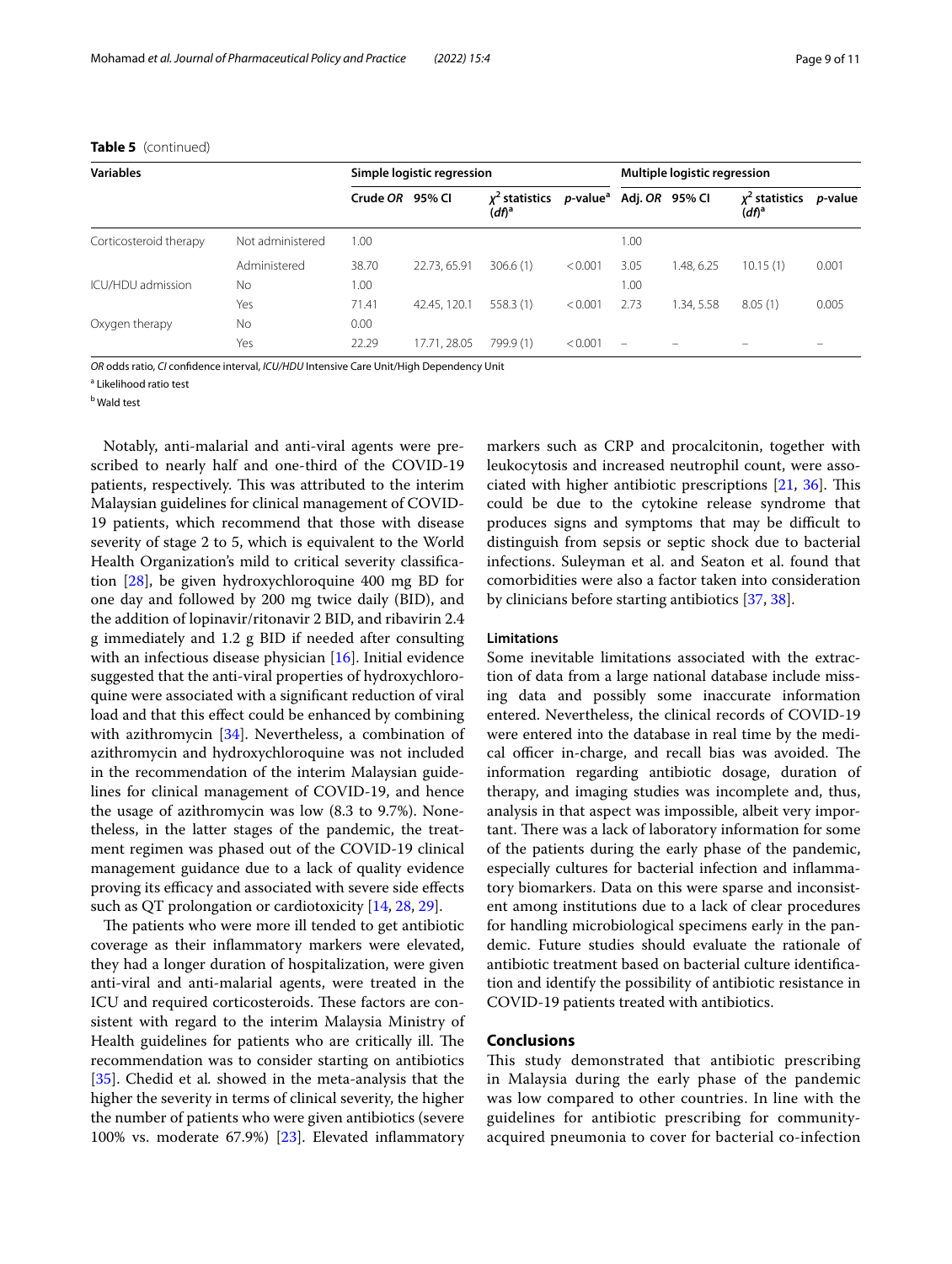during viral pneumonia, the choice of antibiotics given for COVID-19 patients suspected of having bacterial co-infection was amoxicillin/clavulanic acid, and the choice of antibiotic for escalation was piperacillin/tazobactam. Males with a comorbidity who were more ill, given anti-viral and anti-malarial agents, admitted to the HDU/ICU, prescribed corticosteroids, and having derange blood parameters such as neutrophil, lymphocyte, and CRP, associated with a higher odds of receiving antibiotics.

#### **Abbreviations**

ICU: Intensive Care Unit; HDU: High Dependency Unit; CRP: C-reactive protein.

#### **Acknowledgements**

The team thanks all staff in Clinical Research Centre Hospital Sungai Buloh who assisted in the extraction of data from the database. The team would like to thank Dr Philip Rajan for critically reviewing the manuscript. The team would also like to thank the Director General of Health, Malaysia, for his permission to publish this article.

#### **Authors' contributions**

INM, CKWW, CCC, ELL, CLL and HBK contributed to the idea and drafting of the study protocol. INM, CHM, KC and CCC contributed to data management. CCC was involved in data analysis. CKWW, CCC, ELL and LBH contributed to the writing of the report. CLL and HBK contributed to the critical revision of the report. All authors read, reviewed and approved the fnal version.

#### **Funding**

The authors received no funding for conducting this research.

#### **Availability of data and materials**

The datasets used and/or analysed with permission to support the fnding of this study are available from Clinical Research Centre Hospital Sungai Buloh but restrictions apply to the availability of these data, which were used under permission for this study, and so are not publicly available. Data, however, are available from the authors upon reasonable request and with permission of the Infectious Diseases Unit or Clinical Research Centre Hospital Sungai Buloh.

## **Declarations**

#### **Ethics approval and consent to participate**

Approval to conduct this study was obtained from the Medical Research and Ethics Committee, Ministry of Health Malaysia with the protocol number NMRR-20-2124-56531 (IIR). Written informed consent from each patient was deemed not necessary as secondary data without any unique identifer was extracted for data analysis.

#### **Consent for publication**

Not applicable.

#### **Competing interests**

The authors declare that they have no competing interests.

#### **Author details**

<sup>1</sup> Medical Department, Hospital Raja Permaisuri Bainun, Ministry of Health, Ipoh, Malaysia. <sup>2</sup>Clinical Research Centre, Hospital Raja Permaisuri Bainun, Ministry of Health, Ipoh, Malaysia. <sup>3</sup>Infectious Diseases Unit, Medical Department, Hospital Raja Permaisuri Bainun, Ministry of Health, Ipoh, Malaysia.

Received: 23 November 2021 Accepted: 5 January 2022 Published online: 11 January 2022

#### **References**

- <span id="page-9-0"></span>1. World Health Organization. Coronavirus disease 2019 (COVID-19): Situation Report 101. Geneva, Switzerland; 2020. [https://www.who.int/emerg](https://www.who.int/emergencies/diseases/novel-coronavirus-2019/situation-reports) [encies/diseases/novel-coronavirus-2019/situation-reports](https://www.who.int/emergencies/diseases/novel-coronavirus-2019/situation-reports)
- <span id="page-9-1"></span>2. Musuuza JS, Watson L, Parmasad V, Putman-Buehler N, Christensen L, Safdar N. Prevalence and outcomes of co-infection and superinfection with SARS-CoV-2 and other pathogens: a systematic review and metaanalysis. PLoS ONE. 2021;16:e0251170. [https://doi.org/10.1371/journal.](https://doi.org/10.1371/journal.pone.0251170) [pone.0251170](https://doi.org/10.1371/journal.pone.0251170).
- <span id="page-9-2"></span>3. Cong W, Poudel AN, Alhusein N, Wang H, Yao G, Lambert H. Antimicrobial use in COVID-19 patients in the frst phase of the SARS-CoV-2 pandemic: rapid review and evidence synthesis. medRxiv. 2021;02:21251932.
- <span id="page-9-3"></span>4. Langford B, So M, Raybardhan S, Leung V, Soucy J-P, Westwood D, et al. Antibiotic prescribing in patients with COVID-19: rapid review and metaanalysis. Clin Microbiol Infect. 2021;27:520–31.
- <span id="page-9-4"></span>5. Yang X, Yu Y, Xu J, Shu H, Xia J, Liu H, et al. Clinical course and outcomes of critically ill patients with SARS-CoV-2 pneumonia in Wuhan, China: a single-centered, retrospective, observational study. Lancet Respir Med. 2020;8:475–81. [https://doi.org/10.1016/S2213-2600\(20\)30079-5.](https://doi.org/10.1016/S2213-2600(20)30079-5)
- <span id="page-9-5"></span>6. Nadrah K, Rubulotta F, Belliato M. Antibiotic use in patients with COVID-19: a 'snapshot' Infectious Diseases International Research Initiative (ID-IRI) survey. J Antimicrob Chemother. 2020;75:6–10.
- <span id="page-9-6"></span>7. Abelenda-Alonso G, Padullés A, Rombauts A, Gudiol C, Pujol M, Alvarez-Pouso C, et al. Antibiotic prescription during the COVID-19 pandemic: a biphasic pattern. Infect Control Hosp Epidemiol. 2020;41:1371–2.
- <span id="page-9-7"></span>Doidge JC, Gould DW, Ferrando-Vivas P, Mouncey PR, Thomas K, Shankar-Hari M, et al. Trends in intensive care for patients with covid-19 in England, Wales, and Northern Ireland. Am J Respir Crit Care Med. 2021;203:565–74. <https://doi.org/10.1164/rccm.202008-3212OC>.
- <span id="page-9-8"></span>9. Abu-Rub LI, Abdelrahman HA, Johar ARA, Alhussain HA, Hadi HA, Eltai NO. Antibiotics prescribing in intensive care settings during the covid-19 era: a systematic review. Antibiotics. 2021;10:1–13.
- <span id="page-9-9"></span>10. Goncalves Mendes Neto A, Lo KB, Wattoo A, Salacup G, Pelayo J, DeJoy R, et al. Bacterial infections and patterns of antibiotic use in patients with COVID-19. J Med Virol. 2021;93:1489–95.
- <span id="page-9-10"></span>11. Beović B, Doušak M, Ferreira-Coimbra J, Nadrah K, Rubulotta F, Belliato M, et al. Antibiotic use in patients with COVID-19: a "snapshot" Infectious Diseases International Research Initiative (ID-IRI) survey. J Antimicrob Chemother. 2020;75:3386–90.
- <span id="page-9-11"></span>12. Calderón-Parra J, Muiño-Miguez A, Bendala-Estrada AD, Ramos-Martínez A, Muñez-Rubio E, Fernández Carracedo E, et al. Inappropriate antibiotic use in the COVID-19 era: factors associated with inappropriate prescribing and secondary complications. Analysis of the registry SEMI-COVID. PLoS ONE. 2021;16:e0251340. [https://doi.org/10.1371/journal.pone.02513](https://doi.org/10.1371/journal.pone.0251340) [40](https://doi.org/10.1371/journal.pone.0251340).
- <span id="page-9-12"></span>13. Martin AJ, Shulder S, Dobrzynski D, Quartuccio K, Pillinger KE. Antibiotic use and associated risk factors for antibiotic prescribing in COVID-19 hospitalized patients. J Pharm Pract. 2021. [https://doi.org/10.1177/08971](https://doi.org/10.1177/08971900211030248) [900211030248.](https://doi.org/10.1177/08971900211030248)
- <span id="page-9-13"></span>14. World Health Organization (WHO). Clinical management Clinical management Living guidance COVID-19. Geneva, Switzerland; 2021. [https://](https://www.who.int/publications/i/item/WHO-2019-nCoV-clinical-2021-1) [www.who.int/publications/i/item/WHO-2019-nCoV-clinical-2021-1](https://www.who.int/publications/i/item/WHO-2019-nCoV-clinical-2021-1)
- <span id="page-9-14"></span>15. Ministry of Health Malaysia. Guidelines COVID-19 Management In Malaysia No. 5/2020. 2020. [http://covid-19.moh.gov.my/garis-panduan/](http://covid-19.moh.gov.my/garis-panduan/garis-panduan-kkm) [garis-panduan-kkm](http://covid-19.moh.gov.my/garis-panduan/garis-panduan-kkm)
- <span id="page-9-15"></span>16. Ministry of Health Malaysia. Guidelines COVID-19 Management No.5/2020 updated on 24 March 2020. Putrajaya, Malaysia; 2020.
- <span id="page-9-16"></span>17. Naing L, Winn T, Rusli BN. Practical issues in calculating the sample size for prevalence studies. Arch Orofac Sci. 2006;1:9–14.
- <span id="page-9-17"></span>18. Hashim JH, Adman MA, Hashim Z, Mohd Radi MF, Kwan SC. COVID-19 epidemic in Malaysia: epidemic progression, challenges, and response. Front Public Health. 2021;9:247.
- <span id="page-9-18"></span>19. Chen N, Zhou M, Dong X, Qu J, Gong F, Han Y, et al. Epidemiological and clinical characteristics of 99 cases of 2019 novel coronavirus pneumonia in Wuhan, China: a descriptive study. Lancet (London, England). 2020;395:507–13.
- <span id="page-9-19"></span>20. Liu K, Fang Y-Y, Deng Y, Liu W, Wang M-F, Ma J-P, et al. Clinical characteristics of novel coronavirus cases in tertiary hospitals in Hubei Province. Chin Med J (Engl). 2020;133:1025–31.
- <span id="page-9-20"></span>21. Asmarawati TP, Rosyid AN, Suryantoro SD, Mahdi BA, Windradi C, Wulaningrum PA, et al. The clinical impact of bacterial co-infection among